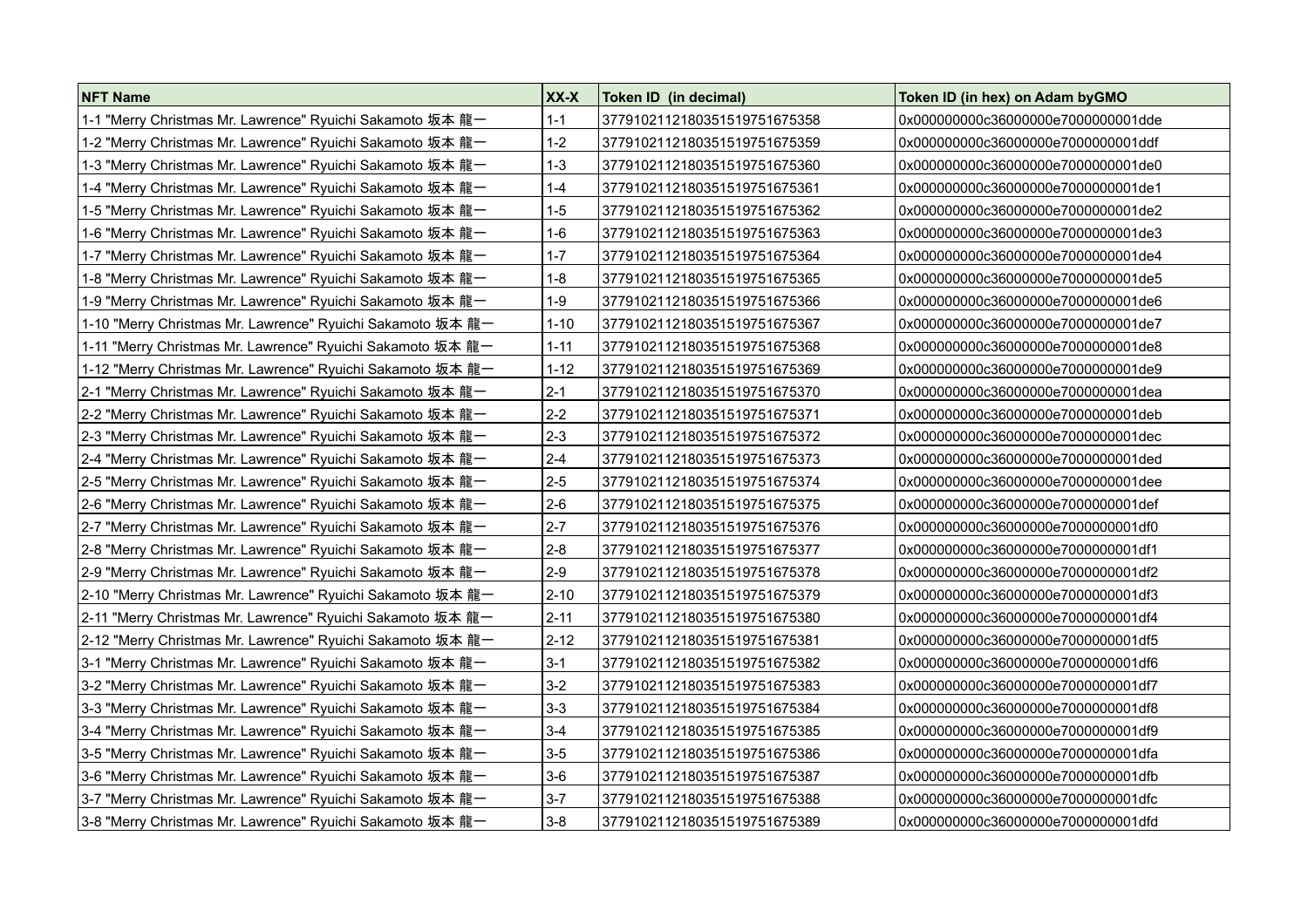| NFT Name                                                   | XX-X     | Token ID (in decimal)        | Token ID (in hex) on Adam by GMO   |
|------------------------------------------------------------|----------|------------------------------|------------------------------------|
|                                                            | $3-9$    | 3779102112180351519751675390 | 0x000000000c36000000e7000000001dfe |
| 3-10 "Merry Christmas Mr. Lawrence" Ryuichi Sakamoto 坂本 龍一 | $3 - 10$ | 3779102112180351519751675391 | 0x000000000c36000000e7000000001dff |
| 3-11 "Merry Christmas Mr. Lawrence" Ryuichi Sakamoto 坂本 龍一 | $3 - 11$ | 3779102112180351519751675392 | 0x000000000c36000000e7000000001e00 |
| 3-12 "Merry Christmas Mr. Lawrence" Ryuichi Sakamoto 坂本 龍一 | $3 - 12$ | 3779102112180351519751675393 | 0x000000000c36000000e7000000001e01 |
| 4-1 "Merry Christmas Mr. Lawrence" Ryuichi Sakamoto 坂本 龍一  | $4-1$    | 3779102112180351519751675394 | 0x000000000c36000000e7000000001e02 |
|                                                            | $4 - 2$  | 3779102112180351519751675395 | 0x000000000c36000000e7000000001e03 |
| 4-3 "Merry Christmas Mr. Lawrence" Ryuichi Sakamoto 坂本 龍一  | $4-3$    | 3779102112180351519751675396 | 0x000000000c36000000e7000000001e04 |
| 4-4 "Merry Christmas Mr. Lawrence" Ryuichi Sakamoto 坂本 龍一  | $4 - 4$  | 3779102112180351519751675397 | 0x000000000c36000000e7000000001e05 |
| 4-5 "Merry Christmas Mr. Lawrence" Ryuichi Sakamoto 坂本 龍一  | $4-5$    | 3779102112180351519751675398 | 0x000000000c36000000e7000000001e06 |
| 4-6 "Merry Christmas Mr. Lawrence" Ryuichi Sakamoto 坂本 龍一  | $4-6$    | 3779102112180351519751675399 | 0x000000000c36000000e7000000001e07 |
|                                                            | $4-7$    | 3779102112180351519751675400 | 0x000000000c36000000e7000000001e08 |
| 4-8 "Merry Christmas Mr. Lawrence" Ryuichi Sakamoto 坂本 龍一  | $4 - 8$  | 3779102112180351519751675401 | 0x000000000c36000000e7000000001e09 |
| 4-9 "Merry Christmas Mr. Lawrence" Ryuichi Sakamoto 坂本 龍一  | $4-9$    | 3779102112180351519751675402 | 0x000000000c36000000e7000000001e0a |
| 4-10 "Merry Christmas Mr. Lawrence" Ryuichi Sakamoto 坂本 龍一 | $4 - 10$ | 3779102112180351519751675403 | 0x000000000c36000000e7000000001e0b |
| 4-11 "Merry Christmas Mr. Lawrence" Ryuichi Sakamoto 坂本 龍一 | $4 - 11$ | 3779102112180351519751675404 | 0x000000000c36000000e7000000001e0c |
|                                                            | $4 - 12$ | 3779102112180351519751675405 | 0x000000000c36000000e7000000001e0d |
| 5-1 "Merry Christmas Mr. Lawrence" Ryuichi Sakamoto 坂本 龍一  | $5-1$    | 3779102112180351519751675406 | 0x000000000c36000000e7000000001e0e |
| 5-2 "Merry Christmas Mr. Lawrence" Ryuichi Sakamoto 坂本 龍一  | $5-2$    | 3779102112180351519751675407 | 0x000000000c36000000e7000000001e0f |
| 5-3 "Merry Christmas Mr. Lawrence" Ryuichi Sakamoto 坂本 龍一  | $5-3$    | 3779102112180351519751675408 | 0x000000000c36000000e7000000001e10 |
| 5-4 "Merry Christmas Mr. Lawrence" Ryuichi Sakamoto 坂本 龍一  | $5-4$    | 3779102112180351519751675409 | 0x000000000c36000000e7000000001e11 |
| 5-5 "Merry Christmas Mr. Lawrence" Ryuichi Sakamoto 坂本 龍一  | $5 - 5$  | 3779102112180351519751675410 | 0x000000000c36000000e7000000001e12 |
| 5-6 "Merry Christmas Mr. Lawrence" Ryuichi Sakamoto 坂本 龍一  | $5-6$    | 3779102112180351519751675411 | 0x000000000c36000000e7000000001e13 |
| 5-7 "Merry Christmas Mr. Lawrence" Ryuichi Sakamoto 坂本 龍一  | $5-7$    | 3779102112180351519751675412 | 0x000000000c36000000e7000000001e14 |
| 5-8 "Merry Christmas Mr. Lawrence" Ryuichi Sakamoto 坂本 龍一  | $5-8$    | 3779102112180351519751675413 | 0x000000000c36000000e7000000001e15 |
| 5-9 "Merry Christmas Mr. Lawrence" Ryuichi Sakamoto 坂本 龍一  | $5-9$    | 3779102112180351519751675414 | 0x000000000c36000000e7000000001e16 |
| 5-10 "Merry Christmas Mr. Lawrence" Ryuichi Sakamoto 坂本 龍一 | $5 - 10$ | 3779102112180351519751675415 | 0x000000000c36000000e7000000001e17 |
| 5-11 "Merry Christmas Mr. Lawrence" Ryuichi Sakamoto 坂本 龍一 | $5 - 11$ | 3779102112180351519751675416 | 0x000000000c36000000e7000000001e18 |
| 5-12 "Merry Christmas Mr. Lawrence" Ryuichi Sakamoto 坂本 龍一 | $5 - 12$ | 3779102112180351519751675417 | 0x000000000c36000000e7000000001e19 |
| 6-1 "Merry Christmas Mr. Lawrence" Ryuichi Sakamoto 坂本 龍一  | $6 - 1$  | 3779102112180351519751675418 | 0x000000000c36000000e7000000001e1a |
| 6-2 "Merry Christmas Mr. Lawrence" Ryuichi Sakamoto 坂本 龍一  | $6-2$    | 3779102112180351519751675419 | 0x000000000c36000000e7000000001e1b |
| 6-3 "Merry Christmas Mr. Lawrence" Ryuichi Sakamoto 坂本 龍一  | $6-3$    | 3779102112180351519751675420 | 0x000000000c36000000e7000000001e1c |
| 6-4 "Merry Christmas Mr. Lawrence" Ryuichi Sakamoto 坂本 龍一  | $6-4$    | 3779102112180351519751675421 | 0x000000000c36000000e7000000001e1d |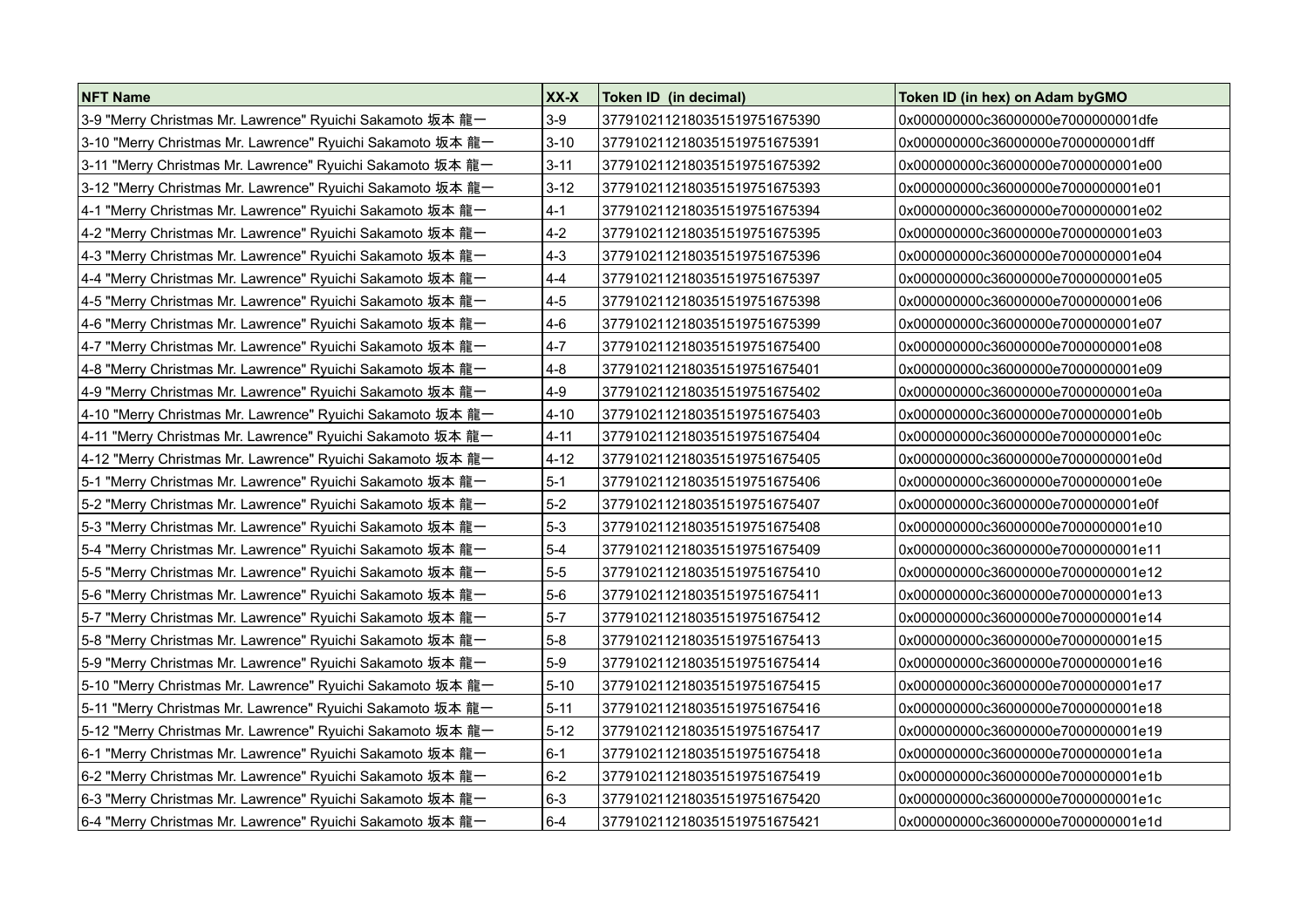| NFT Name                                                   | XX-X       | Token ID (in decimal)        | Token ID (in hex) on Adam by GMO   |
|------------------------------------------------------------|------------|------------------------------|------------------------------------|
| 6-5 "Merry Christmas Mr. Lawrence" Ryuichi Sakamoto 坂本 龍一  | $6-5$      | 3779102112180351519751675422 | 0x000000000c36000000e7000000001e1e |
|                                                            | $6-6$      | 3779102112180351519751675423 | 0x000000000c36000000e7000000001e1f |
| 6-7 "Merry Christmas Mr. Lawrence" Ryuichi Sakamoto 坂本 龍一  | $6-7$      | 3779102112180351519751675424 | 0x000000000c36000000e7000000001e20 |
| 6-8 "Merry Christmas Mr. Lawrence" Ryuichi Sakamoto 坂本 龍一  | $6-8$      | 3779102112180351519751675425 | 0x000000000c36000000e7000000001e21 |
|                                                            | $6-9$      | 3779102112180351519751675426 | 0x000000000c36000000e7000000001e22 |
| 6-10 "Merry Christmas Mr. Lawrence" Ryuichi Sakamoto 坂本 龍一 | $6 - 10$   | 3779102112180351519751675427 | 0x000000000c36000000e7000000001e23 |
| 6-11 "Merry Christmas Mr. Lawrence" Ryuichi Sakamoto 坂本 龍一 | $ 6 - 11 $ | 3779102112180351519751675428 | 0x000000000c36000000e7000000001e24 |
| 6-12 "Merry Christmas Mr. Lawrence" Ryuichi Sakamoto 坂本 龍一 | $6 - 12$   | 3779102112180351519751675429 | 0x000000000c36000000e7000000001e25 |
| 7-1 "Merry Christmas Mr. Lawrence" Ryuichi Sakamoto 坂本 龍一  | $7 - 1$    | 3779102112180351519751675430 | 0x000000000c36000000e7000000001e26 |
| 7-2 "Merry Christmas Mr. Lawrence" Ryuichi Sakamoto 坂本 龍一  | $7 - 2$    | 3779102112180351519751675431 | 0x000000000c36000000e7000000001e27 |
| 7-3 "Merry Christmas Mr. Lawrence" Ryuichi Sakamoto 坂本 龍一  | $7 - 3$    | 3779102112180351519751675432 | 0x000000000c36000000e7000000001e28 |
| 7-4 "Merry Christmas Mr. Lawrence" Ryuichi Sakamoto 坂本 龍一  | $7 - 4$    | 3779102112180351519751675433 | 0x000000000c36000000e7000000001e29 |
| 7-5 "Merry Christmas Mr. Lawrence" Ryuichi Sakamoto 坂本 龍一  | $7 - 5$    | 3779102112180351519751675434 | 0x000000000c36000000e7000000001e2a |
| 7-6 "Merry Christmas Mr. Lawrence" Ryuichi Sakamoto 坂本 龍一  | $7-6$      | 3779102112180351519751675435 | 0x000000000c36000000e7000000001e2b |
| 7-7 "Merry Christmas Mr. Lawrence" Ryuichi Sakamoto 坂本 龍一  | $7 - 7$    | 3779102112180351519751675436 | 0x000000000c36000000e7000000001e2c |
|                                                            | $7 - 8$    | 3779102112180351519751675437 | 0x000000000c36000000e7000000001e2d |
| 7-9 "Merry Christmas Mr. Lawrence" Ryuichi Sakamoto 坂本 龍一  | $7-9$      | 3779102112180351519751675438 | 0x000000000c36000000e7000000001e2e |
| 7-10 "Merry Christmas Mr. Lawrence" Ryuichi Sakamoto 坂本 龍一 | $7 - 10$   | 3779102112180351519751675439 | 0x000000000c36000000e7000000001e2f |
| 7-11 "Merry Christmas Mr. Lawrence" Ryuichi Sakamoto 坂本 龍一 | $7 - 11$   | 3779102112180351519751675440 | 0x000000000c36000000e7000000001e30 |
| 7-12 "Merry Christmas Mr. Lawrence" Ryuichi Sakamoto 坂本 龍一 | $7 - 12$   | 3779102112180351519751675441 | 0x000000000c36000000e7000000001e31 |
| 8-1 "Merry Christmas Mr. Lawrence" Ryuichi Sakamoto 坂本 龍一  | $8-1$      | 3779102112180351519751675442 | 0x000000000c36000000e7000000001e32 |
| 8-2 "Merry Christmas Mr. Lawrence" Ryuichi Sakamoto 坂本 龍一  | $8-2$      | 3779102112180351519751675443 | 0x000000000c36000000e7000000001e33 |
| 8-3 "Merry Christmas Mr. Lawrence" Ryuichi Sakamoto 坂本 龍一  | $8-3$      | 3779102112180351519751675444 | 0x000000000c36000000e7000000001e34 |
| 8-4 "Merry Christmas Mr. Lawrence" Ryuichi Sakamoto 坂本 龍一  | $8-4$      | 3779102112180351519751675445 | 0x000000000c36000000e7000000001e35 |
| 8-5 "Merry Christmas Mr. Lawrence" Ryuichi Sakamoto 坂本 龍一  | $8-5$      | 3779102112180351519751675446 | 0x000000000c36000000e7000000001e36 |
| 8-6 "Merry Christmas Mr. Lawrence" Ryuichi Sakamoto 坂本 龍一  | $8-6$      | 3779102112180351519751675447 | 0x000000000c36000000e7000000001e37 |
| 8-7 "Merry Christmas Mr. Lawrence" Ryuichi Sakamoto 坂本 龍一  | $8-7$      | 3779102112180351519751675448 | 0x000000000c36000000e7000000001e38 |
| 8-8 "Merry Christmas Mr. Lawrence" Ryuichi Sakamoto 坂本 龍一  | $8-8$      | 3779102112180351519751675449 | 0x000000000c36000000e7000000001e39 |
| 8-9 "Merry Christmas Mr. Lawrence" Ryuichi Sakamoto 坂本 龍一  | $8-9$      | 3779102112180351519751675450 | 0x000000000c36000000e7000000001e3a |
| 8-10 "Merry Christmas Mr. Lawrence" Ryuichi Sakamoto 坂本 龍一 | $8 - 10$   | 3779102112180351519751675451 | 0x000000000c36000000e7000000001e3b |
| 8-11 "Merry Christmas Mr. Lawrence" Ryuichi Sakamoto 坂本 龍一 | $8 - 11$   | 3779102112180351519751675452 | 0x000000000c36000000e7000000001e3c |
| 8-12 "Merry Christmas Mr. Lawrence" Ryuichi Sakamoto 坂本 龍一 | $8 - 12$   | 3779102112180351519751675453 | 0x000000000c36000000e7000000001e3d |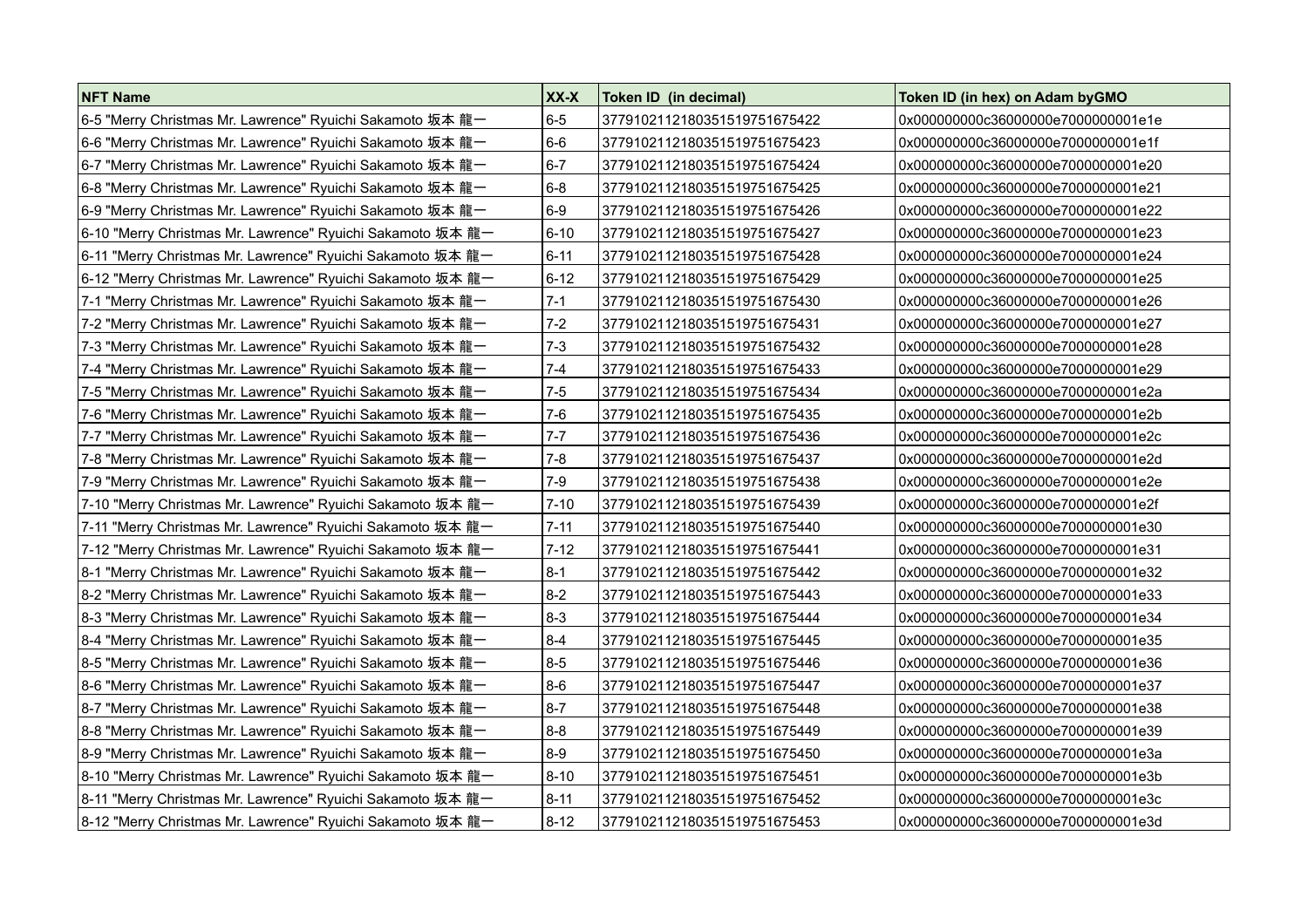| <b>NFT Name</b>                                             | XX-X      | Token ID (in decimal)                | Token ID (in hex) on Adam byGMO    |
|-------------------------------------------------------------|-----------|--------------------------------------|------------------------------------|
| 9-1 "Merry Christmas Mr. Lawrence" Ryuichi Sakamoto 坂本 龍一   | $9-1$     | 3779102112180351519751675454         | 0x000000000c36000000e7000000001e3e |
| 9-2 "Merry Christmas Mr. Lawrence" Ryuichi Sakamoto 坂本 龍一   | $9-2$     | 3779102112180351519751675455         | 0x000000000c36000000e7000000001e3f |
| 9-3 "Merry Christmas Mr. Lawrence" Ryuichi Sakamoto 坂本 龍一   | $9-3$     | 3779102112180351519751675456         | 0x000000000c36000000e7000000001e40 |
| 9-4 "Merry Christmas Mr. Lawrence" Ryuichi Sakamoto 坂本 龍一   | $9 - 4$   | 3779102112180351519751675457         | 0x000000000c36000000e7000000001e41 |
| 9-5 "Merry Christmas Mr. Lawrence" Ryuichi Sakamoto 坂本 龍一   | $9-5$     | 3779102112180351519751675458         | 0x000000000c36000000e7000000001e42 |
| 9-6 "Merry Christmas Mr. Lawrence" Ryuichi Sakamoto 坂本 龍一   | $9-6$     | 3779102112180351519751675459         | 0x000000000c36000000e7000000001e43 |
| 9-7 "Merry Christmas Mr. Lawrence" Ryuichi Sakamoto 坂本 龍一   | $9 - 7$   | 3779102112180351519751675460         | 0x000000000c36000000e7000000001e44 |
| 9-8 "Merry Christmas Mr. Lawrence" Ryuichi Sakamoto 坂本 龍一   | $9-8$     | 3779102112180351519751675461         | 0x000000000c36000000e7000000001e45 |
|                                                             | $9-9$     | 3779102112180351519751675462         | 0x000000000c36000000e7000000001e46 |
| 9-10 "Merry Christmas Mr. Lawrence" Ryuichi Sakamoto 坂本 龍一  | $9 - 10$  | 3779102112180351519751675463         | 0x000000000c36000000e7000000001e47 |
| 9-11 "Merry Christmas Mr. Lawrence" Ryuichi Sakamoto 坂本 龍一  | $9 - 11$  | 3779102112180351519751675464         | 0x000000000c36000000e7000000001e48 |
| 9-12 "Merry Christmas Mr. Lawrence" Ryuichi Sakamoto 坂本 龍一  | $9 - 12$  | 3779102112180351519751675465         | 0x000000000c36000000e7000000001e49 |
| 10-1 "Merry Christmas Mr. Lawrence" Ryuichi Sakamoto 坂本 龍一  | $10-1$    | 3779102112180351519751675466         | 0x000000000c36000000e7000000001e4a |
| 10-2 "Merry Christmas Mr. Lawrence" Ryuichi Sakamoto 坂本 龍一  | $10 - 2$  | 3779102112180351519751675467         | 0x000000000c36000000e7000000001e4b |
| 10-3 "Merry Christmas Mr. Lawrence" Ryuichi Sakamoto 坂本 龍一  | $10-3$    | 3779102112180351519751675468         | 0x000000000c36000000e7000000001e4c |
| 10-4 "Merry Christmas Mr. Lawrence" Ryuichi Sakamoto 坂本 龍一  | $10 - 4$  | 3779102112180351519751675469         | 0x000000000c36000000e7000000001e4d |
| 10-5 "Merry Christmas Mr. Lawrence" Ryuichi Sakamoto 坂本 龍一  | $10-5$    | 3779102112180351519751675470         | 0x000000000c36000000e7000000001e4e |
| 10-6 "Merry Christmas Mr. Lawrence" Ryuichi Sakamoto 坂本 龍一  | 10-6      | 3779102112180351519751675471         | 0x000000000c36000000e7000000001e4f |
| 10-7 "Merry Christmas Mr. Lawrence" Ryuichi Sakamoto 坂本 龍一  | $10 - 7$  | 3779102112180351519751675472         | 0x000000000c36000000e7000000001e50 |
| 10-8 "Merry Christmas Mr. Lawrence" Ryuichi Sakamoto 坂本 龍一  | $10 - 8$  | 3779102112180351519751675473         | 0x000000000c36000000e7000000001e51 |
| 10-9 "Merry Christmas Mr. Lawrence" Ryuichi Sakamoto 坂本 龍一  | 10-9      | 3779102112180351519751675474         | 0x000000000c36000000e7000000001e52 |
| 10-10 "Merry Christmas Mr. Lawrence" Ryuichi Sakamoto 坂本 龍一 | 10-10     | 3779102112180351519751675475         | 0x000000000c36000000e7000000001e53 |
| 10-11 "Merry Christmas Mr. Lawrence" Ryuichi Sakamoto 坂本 龍一 | $10 - 11$ | 3779102112180351519751675476         | 0x000000000c36000000e7000000001e54 |
| 10-12 "Merry Christmas Mr. Lawrence" Ryuichi Sakamoto 坂本 龍一 | $10 - 12$ | 37791021121803515 <u>19751675477</u> | 0x000000000c36000000e7000000001e55 |
| 11-1 "Merry Christmas Mr. Lawrence" Ryuichi Sakamoto 坂本 龍一  | $11 - 1$  | 3779102112180351519751675478         | 0x000000000c36000000e7000000001e56 |
| 11-2 "Merry Christmas Mr. Lawrence" Ryuichi Sakamoto 坂本 龍一  | $11 - 2$  | 3779102112180351519751675479         | 0x000000000c36000000e7000000001e57 |
| 11-3 "Merry Christmas Mr. Lawrence" Ryuichi Sakamoto 坂本 龍一  | $11 - 3$  | 3779102112180351519751675480         | 0x000000000c36000000e7000000001e58 |
| 11-4 "Merry Christmas Mr. Lawrence" Ryuichi Sakamoto 坂本 龍一  | $11 - 4$  | 3779102112180351519751675481         | 0x000000000c36000000e7000000001e59 |
| 11-5 "Merry Christmas Mr. Lawrence" Ryuichi Sakamoto 坂本 龍一  | $11 - 5$  | 3779102112180351519751675482         | 0x000000000c36000000e7000000001e5a |
| 11-6 "Merry Christmas Mr. Lawrence" Ryuichi Sakamoto 坂本 龍一  | $11 - 6$  | 3779102112180351519751675483         | 0x000000000c36000000e7000000001e5b |
| 11-7 "Merry Christmas Mr. Lawrence" Ryuichi Sakamoto 坂本 龍一  | $11 - 7$  | 3779102112180351519751675484         | 0x000000000c36000000e7000000001e5c |
| 11-8 "Merry Christmas Mr. Lawrence" Ryuichi Sakamoto 坂本 龍一  | $11 - 8$  | 3779102112180351519751675485         | 0x000000000c36000000e7000000001e5d |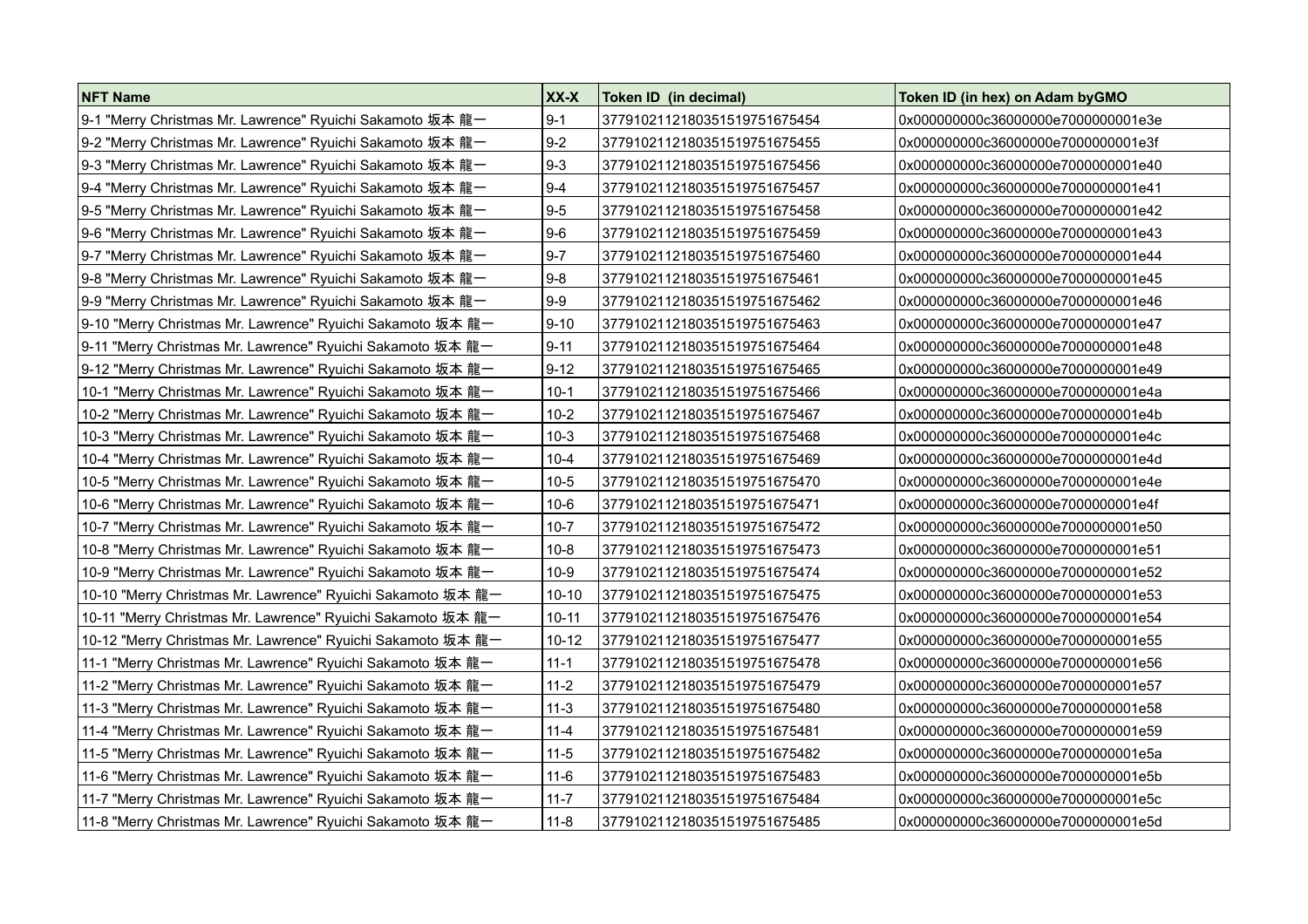| <b>NFT Name</b>                                             | XX-X      | Token ID (in decimal)        | Token ID (in hex) on Adam by GMO   |
|-------------------------------------------------------------|-----------|------------------------------|------------------------------------|
|                                                             | $11-9$    | 3779102112180351519751675486 | 0x000000000c36000000e7000000001e5e |
| 11-10 "Merry Christmas Mr. Lawrence" Ryuichi Sakamoto 坂本 龍一 | $11 - 10$ | 3779102112180351519751675487 | 0x000000000c36000000e7000000001e5f |
| 11-11 "Merry Christmas Mr. Lawrence" Ryuichi Sakamoto 坂本 龍一 | $11 - 11$ | 3779102112180351519751675488 | 0x000000000c36000000e7000000001e60 |
| 11-12 "Merry Christmas Mr. Lawrence" Ryuichi Sakamoto 坂本 龍一 | $11 - 12$ | 3779102112180351519751675489 | 0x000000000c36000000e7000000001e61 |
| 12-1 "Merry Christmas Mr. Lawrence" Ryuichi Sakamoto 坂本 龍一  | $12 - 1$  | 3779102112180351519751675490 | 0x000000000c36000000e7000000001e62 |
| 12-2 "Merry Christmas Mr. Lawrence" Ryuichi Sakamoto 坂本 龍一  | $12 - 2$  | 3779102112180351519751675491 | 0x000000000c36000000e7000000001e63 |
| 12-3 "Merry Christmas Mr. Lawrence" Ryuichi Sakamoto 坂本 龍一  | $12-3$    | 3779102112180351519751675492 | 0x000000000c36000000e7000000001e64 |
| 12-4 "Merry Christmas Mr. Lawrence" Ryuichi Sakamoto 坂本 龍一  | $12 - 4$  | 3779102112180351519751675493 | 0x000000000c36000000e7000000001e65 |
| 12-5 "Merry Christmas Mr. Lawrence" Ryuichi Sakamoto 坂本 龍一  | $12 - 5$  | 3779102112180351519751675494 | 0x000000000c36000000e7000000001e66 |
| 12-6 "Merry Christmas Mr. Lawrence" Ryuichi Sakamoto 坂本 龍一  | $12-6$    | 3779102112180351519751675495 | 0x000000000c36000000e7000000001e67 |
| 12-7 "Merry Christmas Mr. Lawrence" Ryuichi Sakamoto 坂本 龍一  | $12 - 7$  | 3779102112180351519751675496 | 0x000000000c36000000e7000000001e68 |
| 12-8 "Merry Christmas Mr. Lawrence" Ryuichi Sakamoto 坂本 龍一  | $12 - 8$  | 3779102112180351519751675497 | 0x000000000c36000000e7000000001e69 |
| 12-9 "Merry Christmas Mr. Lawrence" Ryuichi Sakamoto 坂本 龍一  | $12-9$    | 3779102112180351519751675498 | 0x000000000c36000000e7000000001e6a |
| 12-10 "Merry Christmas Mr. Lawrence" Ryuichi Sakamoto 坂本 龍一 | $12 - 10$ | 3779102112180351519751675499 | 0x000000000c36000000e7000000001e6b |
| 12-11 "Merry Christmas Mr. Lawrence" Ryuichi Sakamoto 坂本 龍一 | $12 - 11$ | 3779102112180351519751675500 | 0x000000000c36000000e7000000001e6c |
| 12-12 "Merry Christmas Mr. Lawrence" Ryuichi Sakamoto 坂本 龍一 | $12 - 12$ | 3779102112180351519751675501 | 0x000000000c36000000e7000000001e6d |
| 13-1 "Merry Christmas Mr. Lawrence" Ryuichi Sakamoto 坂本 龍一  | $13 - 1$  | 3779102112180351519751675502 | 0x000000000c36000000e7000000001e6e |
| 13-2 "Merry Christmas Mr. Lawrence" Ryuichi Sakamoto 坂本 龍一  | $13 - 2$  | 3779102112180351519751675503 | 0x000000000c36000000e7000000001e6f |
| 13-3 "Merry Christmas Mr. Lawrence" Ryuichi Sakamoto 坂本 龍一  | $13 - 3$  | 3779102112180351519751675504 | 0x000000000c36000000e7000000001e70 |
| 13-4 "Merry Christmas Mr. Lawrence" Ryuichi Sakamoto 坂本 龍一  | $13 - 4$  | 3779102112180351519751675505 | 0x000000000c36000000e7000000001e71 |
| 13-5 "Merry Christmas Mr. Lawrence" Ryuichi Sakamoto 坂本 龍一  | $13 - 5$  | 3779102112180351519751675506 | 0x000000000c36000000e7000000001e72 |
| 13-6 "Merry Christmas Mr. Lawrence" Ryuichi Sakamoto 坂本 龍一  | $13-6$    | 3779102112180351519751675507 | 0x000000000c36000000e7000000001e73 |
| 13-7 "Merry Christmas Mr. Lawrence" Ryuichi Sakamoto 坂本 龍一  | $13 - 7$  | 3779102112180351519751675508 | 0x000000000c36000000e7000000001e74 |
| 13-8 "Merry Christmas Mr. Lawrence" Ryuichi Sakamoto 坂本 龍一  | $13 - 8$  | 3779102112180351519751675509 | 0x000000000c36000000e7000000001e75 |
| 13-9 "Merry Christmas Mr. Lawrence" Ryuichi Sakamoto 坂本 龍一  | $13-9$    | 3779102112180351519751675510 | 0x000000000c36000000e7000000001e76 |
| 13-10 "Merry Christmas Mr. Lawrence" Ryuichi Sakamoto 坂本 龍一 | $13 - 10$ | 3779102112180351519751675511 | 0x000000000c36000000e7000000001e77 |
| 13-11 "Merry Christmas Mr. Lawrence" Ryuichi Sakamoto 坂本 龍一 | $13 - 11$ | 3779102112180351519751675512 | 0x000000000c36000000e7000000001e78 |
| 13-12 "Merry Christmas Mr. Lawrence" Ryuichi Sakamoto 坂本 龍一 | $13 - 12$ | 3779102112180351519751675513 | 0x000000000c36000000e7000000001e79 |
| 14-1 "Merry Christmas Mr. Lawrence" Ryuichi Sakamoto 坂本 龍一  | $14-1$    | 3779102112180351519751675514 | 0x000000000c36000000e7000000001e7a |
| 14-2 "Merry Christmas Mr. Lawrence" Ryuichi Sakamoto 坂本 龍一  | $14 - 2$  | 3779102112180351519751675515 | 0x000000000c36000000e7000000001e7b |
| 14-3 "Merry Christmas Mr. Lawrence" Ryuichi Sakamoto 坂本 龍一  | $14-3$    | 3779102112180351519751675516 | 0x000000000c36000000e7000000001e7c |
| 14-4 "Merry Christmas Mr. Lawrence" Ryuichi Sakamoto 坂本 龍一  | $14 - 4$  | 3779102112180351519751675517 | 0x000000000c36000000e7000000001e7d |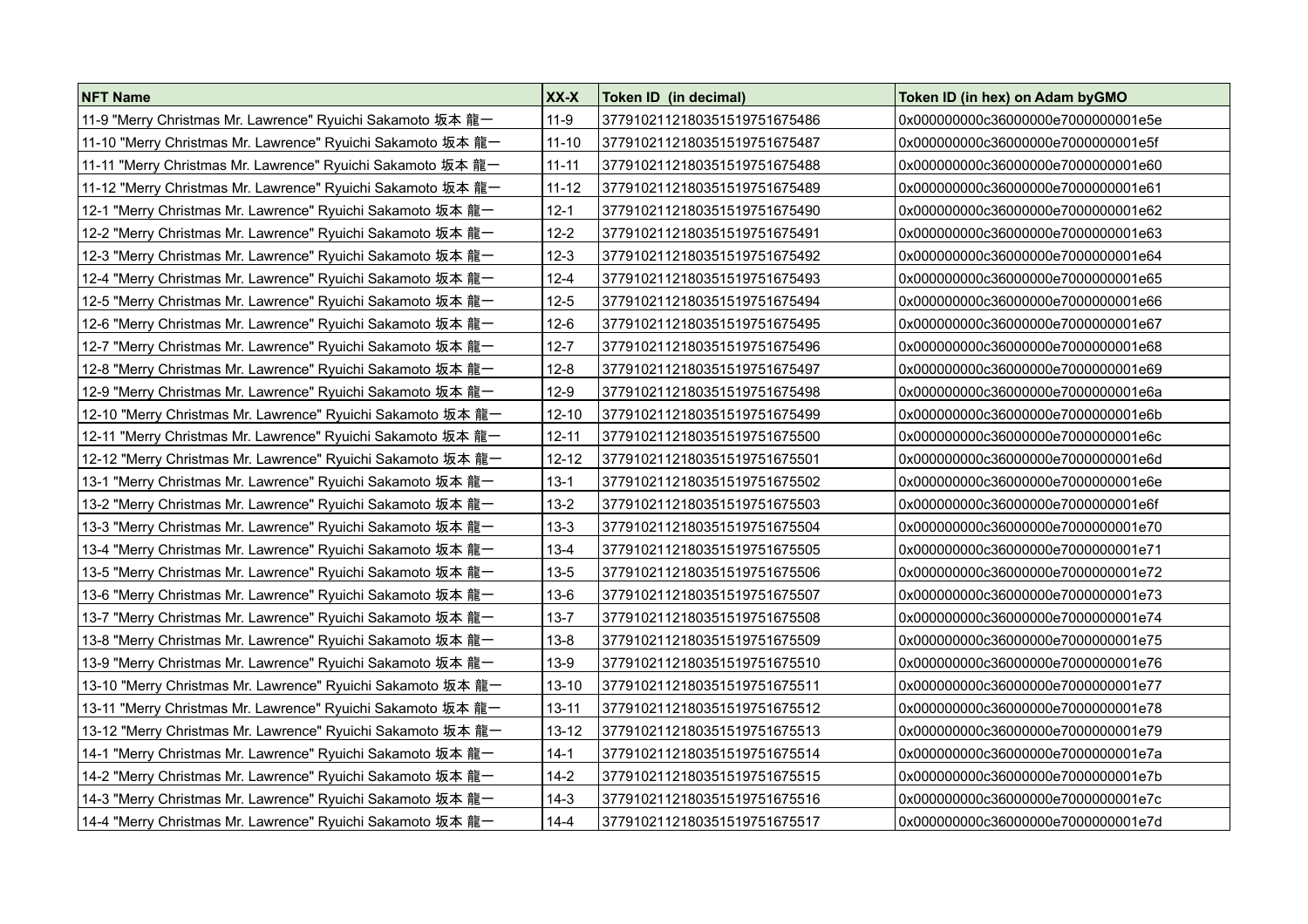| <b>NFT Name</b>                                             | XX-X      | Token ID (in decimal)        | Token ID (in hex) on Adam by GMO   |
|-------------------------------------------------------------|-----------|------------------------------|------------------------------------|
| 14-5 "Merry Christmas Mr. Lawrence" Ryuichi Sakamoto 坂本 龍一  | $14 - 5$  | 3779102112180351519751675518 | 0x000000000c36000000e7000000001e7e |
| 14-6 "Merry Christmas Mr. Lawrence" Ryuichi Sakamoto 坂本 龍一  | 14-6      | 3779102112180351519751675519 | 0x000000000c36000000e7000000001e7f |
| 14-7 "Merry Christmas Mr. Lawrence" Ryuichi Sakamoto 坂本 龍一  | 14-7      | 3779102112180351519751675520 | 0x000000000c36000000e7000000001e80 |
| 14-8 "Merry Christmas Mr. Lawrence" Ryuichi Sakamoto 坂本 龍一  | 14-8      | 3779102112180351519751675521 | 0x000000000c36000000e7000000001e81 |
| 14-9 "Merry Christmas Mr. Lawrence" Ryuichi Sakamoto 坂本 龍一  | 14-9      | 3779102112180351519751675522 | 0x000000000c36000000e7000000001e82 |
| 14-10 "Merry Christmas Mr. Lawrence" Ryuichi Sakamoto 坂本 龍一 | 14-10     | 3779102112180351519751675523 | 0x000000000c36000000e7000000001e83 |
| 14-11 "Merry Christmas Mr. Lawrence" Ryuichi Sakamoto 坂本 龍一 | 14-11     | 3779102112180351519751675524 | 0x000000000c36000000e7000000001e84 |
| 14-12 "Merry Christmas Mr. Lawrence" Ryuichi Sakamoto 坂本 龍一 | $14 - 12$ | 3779102112180351519751675525 | 0x000000000c36000000e7000000001e85 |
| 15-1 "Merry Christmas Mr. Lawrence" Ryuichi Sakamoto 坂本 龍一  | $15 - 1$  | 3779102112180351519751675526 | 0x000000000c36000000e7000000001e86 |
| 15-2 "Merry Christmas Mr. Lawrence" Ryuichi Sakamoto 坂本 龍一  | $15 - 2$  | 3779102112180351519751675527 | 0x000000000c36000000e7000000001e87 |
| 15-3 "Merry Christmas Mr. Lawrence" Ryuichi Sakamoto 坂本 龍一  | $15 - 3$  | 3779102112180351519751675528 | 0x000000000c36000000e7000000001e88 |
| 15-4 "Merry Christmas Mr. Lawrence" Ryuichi Sakamoto 坂本 龍一  | $15 - 4$  | 3779102112180351519751675529 | 0x000000000c36000000e7000000001e89 |
| 15-5 "Merry Christmas Mr. Lawrence" Ryuichi Sakamoto 坂本 龍一  | $15 - 5$  | 3779102112180351519751675530 | 0x000000000c36000000e7000000001e8a |
| 15-6 "Merry Christmas Mr. Lawrence" Ryuichi Sakamoto 坂本 龍一  | $15-6$    | 3779102112180351519751675531 | 0x000000000c36000000e7000000001e8b |
| 15-7 "Merry Christmas Mr. Lawrence" Ryuichi Sakamoto 坂本 龍一  | $15 - 7$  | 3779102112180351519751675532 | 0x000000000c36000000e7000000001e8c |
| 15-8 "Merry Christmas Mr. Lawrence" Ryuichi Sakamoto 坂本 龍一  | $15 - 8$  | 3779102112180351519751675533 | 0x000000000c36000000e7000000001e8d |
| 15-9 "Merry Christmas Mr. Lawrence" Ryuichi Sakamoto 坂本 龍一  | $15-9$    | 3779102112180351519751675534 | 0x000000000c36000000e7000000001e8e |
| 15-10 "Merry Christmas Mr. Lawrence" Ryuichi Sakamoto 坂本 龍一 | $15-10$   | 3779102112180351519751675535 | 0x000000000c36000000e7000000001e8f |
| 15-11 "Merry Christmas Mr. Lawrence" Ryuichi Sakamoto 坂本 龍一 | $15 - 11$ | 3779102112180351519751675536 | 0x000000000c36000000e7000000001e90 |
| 15-12 "Merry Christmas Mr. Lawrence" Ryuichi Sakamoto 坂本 龍一 | $15 - 12$ | 3779102112180351519751675537 | 0x000000000c36000000e7000000001e91 |
| 16-1 "Merry Christmas Mr. Lawrence" Ryuichi Sakamoto 坂本 龍一  | $16-1$    | 3779102112180351519751675538 | 0x000000000c36000000e7000000001e92 |
| 16-2 "Merry Christmas Mr. Lawrence" Ryuichi Sakamoto 坂本 龍一  | 16-2      | 3779102112180351519751675539 | 0x000000000c36000000e7000000001e93 |
| 16-3 "Merry Christmas Mr. Lawrence" Ryuichi Sakamoto 坂本 龍一  | $16-3$    | 3779102112180351519751675540 | 0x000000000c36000000e7000000001e94 |
| 16-4 "Merry Christmas Mr. Lawrence" Ryuichi Sakamoto 坂本 龍一  | 16-4      | 3779102112180351519751675541 | 0x000000000c36000000e7000000001e95 |
| 16-5 "Merry Christmas Mr. Lawrence" Ryuichi Sakamoto 坂本 龍一  | $16 - 5$  | 3779102112180351519751675542 | 0x000000000c36000000e7000000001e96 |
| 16-6 "Merry Christmas Mr. Lawrence" Ryuichi Sakamoto 坂本 龍一  | $16-6$    | 3779102112180351519751675543 | 0x000000000c36000000e7000000001e97 |
| 16-7 "Merry Christmas Mr. Lawrence" Ryuichi Sakamoto 坂本 龍一  | $16 - 7$  | 3779102112180351519751675544 | 0x000000000c36000000e7000000001e98 |
| 16-8 "Merry Christmas Mr. Lawrence" Ryuichi Sakamoto 坂本 龍一  | $16 - 8$  | 3779102112180351519751675545 | 0x000000000c36000000e7000000001e99 |
| 16-9 "Merry Christmas Mr. Lawrence" Ryuichi Sakamoto 坂本 龍一  | 16-9      | 3779102112180351519751675546 | 0x000000000c36000000e7000000001e9a |
| 16-10 "Merry Christmas Mr. Lawrence" Ryuichi Sakamoto 坂本 龍一 | 16-10     | 3779102112180351519751675547 | 0x000000000c36000000e7000000001e9b |
| 17-1 "Merry Christmas Mr. Lawrence" Ryuichi Sakamoto 坂本 龍一  | $17-1$    | 3779102112180351519751675548 | 0x000000000c36000000e7000000001e9c |
| 17-2 "Merry Christmas Mr. Lawrence" Ryuichi Sakamoto 坂本 龍一  | $17 - 2$  | 3779102112180351519751675549 | 0x000000000c36000000e7000000001e9d |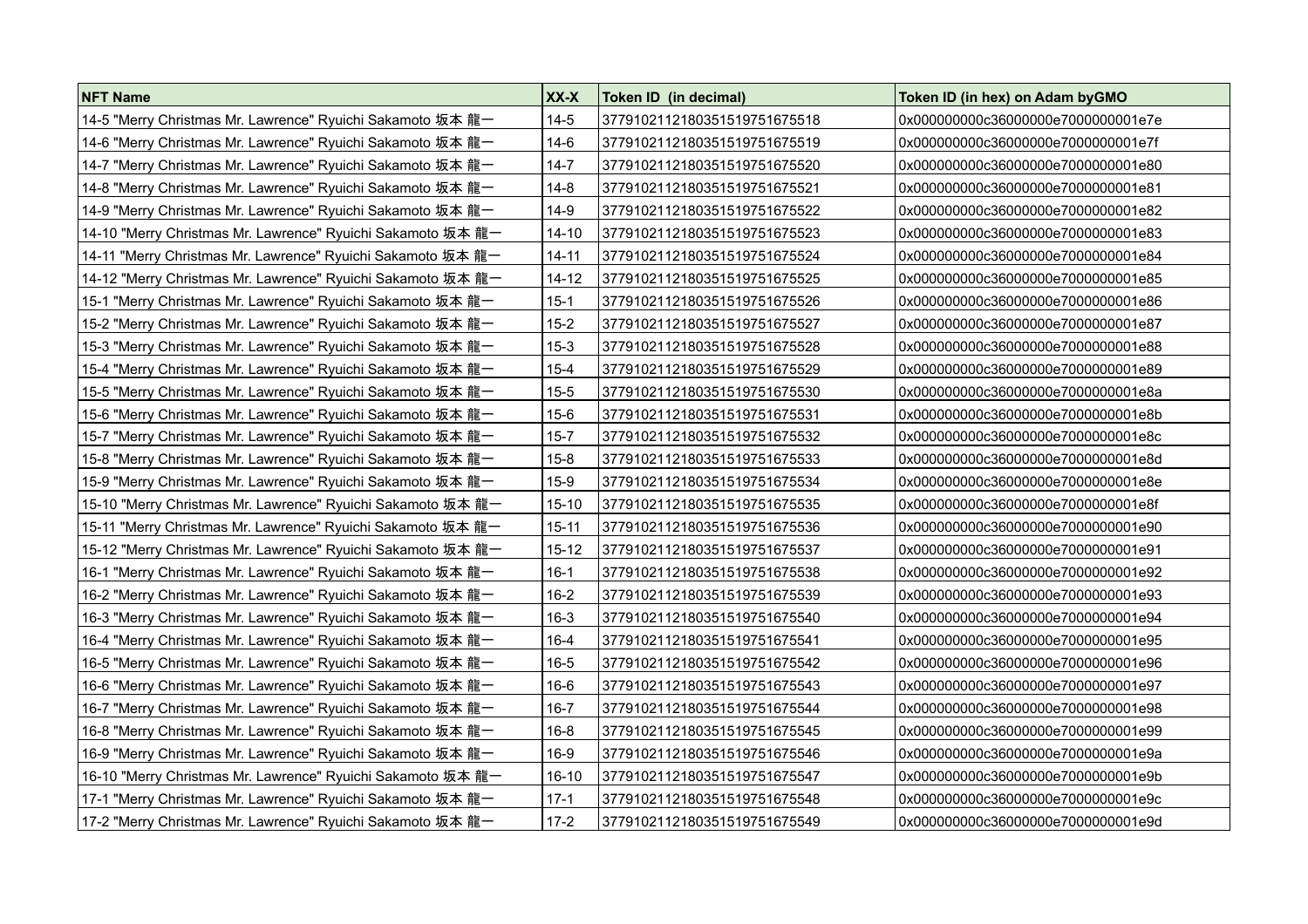| <b>NFT Name</b>                                            | XX-X     | Token ID (in decimal)        | Token ID (in hex) on Adam byGMO    |
|------------------------------------------------------------|----------|------------------------------|------------------------------------|
| 17-3 "Merry Christmas Mr. Lawrence" Ryuichi Sakamoto 坂本 龍一 | $17-3$   | 3779102112180351519751675550 | 0x000000000c36000000e7000000001e9e |
| 17-4 "Merry Christmas Mr. Lawrence" Ryuichi Sakamoto 坂本 龍一 | $17 - 4$ | 3779102112180351519751675551 | 0x000000000c36000000e7000000001e9f |
| 17-5 "Merry Christmas Mr. Lawrence" Ryuichi Sakamoto 坂本 龍一 | $17 - 5$ | 3779102112180351519751675552 | 0x000000000c36000000e7000000001ea0 |
| 18-1 "Merry Christmas Mr. Lawrence" Ryuichi Sakamoto 坂本 龍一 | $18-1$   | 3779102112180351519751675553 | 0x000000000c36000000e7000000001ea1 |
| 18-2 "Merry Christmas Mr. Lawrence" Ryuichi Sakamoto 坂本 龍一 | $18-2$   | 3779102112180351519751675554 | 0x000000000c36000000e7000000001ea2 |
| 18-3 "Merry Christmas Mr. Lawrence" Ryuichi Sakamoto 坂本 龍一 | $18-3$   | 3779102112180351519751675555 | 0x000000000c36000000e7000000001ea3 |
| 18-4 "Merry Christmas Mr. Lawrence" Ryuichi Sakamoto 坂本 龍一 | 18-4     | 3779102112180351519751675556 | 0x000000000c36000000e7000000001ea4 |
| 18-5 "Merry Christmas Mr. Lawrence" Ryuichi Sakamoto 坂本 龍一 | $18-5$   | 3779102112180351519751675557 | 0x000000000c36000000e7000000001ea5 |
| 18-6 "Merry Christmas Mr. Lawrence" Ryuichi Sakamoto 坂本 龍一 | $18-6$   | 3779102112180351519751675558 | 0x000000000c36000000e7000000001ea6 |
| 19-1 "Merry Christmas Mr. Lawrence" Ryuichi Sakamoto 坂本 龍一 | $19-1$   | 3779102112180351519751675559 | 0x000000000c36000000e7000000001ea7 |
| 19-2 "Merry Christmas Mr. Lawrence" Ryuichi Sakamoto 坂本 龍一 | $19-2$   | 3779102112180351519751675560 | 0x000000000c36000000e7000000001ea8 |
| 19-3 "Merry Christmas Mr. Lawrence" Ryuichi Sakamoto 坂本 龍一 | $19-3$   | 3779102112180351519751675561 | 0x000000000c36000000e7000000001ea9 |
| 19-4 "Merry Christmas Mr. Lawrence" Ryuichi Sakamoto 坂本 龍一 | $19 - 4$ | 3779102112180351519751675562 | 0x000000000c36000000e7000000001eaa |
| 19-5 "Merry Christmas Mr. Lawrence" Ryuichi Sakamoto 坂本 龍一 | $19 - 5$ | 3779102112180351519751675563 | 0x000000000c36000000e7000000001eab |
| 20-1 "Merry Christmas Mr. Lawrence" Ryuichi Sakamoto 坂本 龍一 | $20 - 1$ | 3779102112180351519751675564 | 0x000000000c36000000e7000000001eac |
| 20-2 "Merry Christmas Mr. Lawrence" Ryuichi Sakamoto 坂本 龍一 | $20 - 2$ | 3779102112180351519751675565 | 0x000000000c36000000e7000000001ead |
| 20-3 "Merry Christmas Mr. Lawrence" Ryuichi Sakamoto 坂本 龍一 | $20-3$   | 3779102112180351519751675566 | 0x000000000c36000000e7000000001eae |
| 20-4 "Merry Christmas Mr. Lawrence" Ryuichi Sakamoto 坂本 龍一 | $20 - 4$ | 3779102112180351519751675567 | 0x000000000c36000000e7000000001eaf |
| 21-1 "Merry Christmas Mr. Lawrence" Ryuichi Sakamoto 坂本 龍一 | $21 - 1$ | 3779102112180351519751675568 | 0x000000000c36000000e7000000001eb0 |
| 21-2 "Merry Christmas Mr. Lawrence" Ryuichi Sakamoto 坂本 龍一 | $21-2$   | 3779102112180351519751675569 | 0x000000000c36000000e7000000001eb1 |
|                                                            | $21-3$   | 3779102112180351519751675570 | 0x000000000c36000000e7000000001eb2 |
| 21-4 "Merry Christmas Mr. Lawrence" Ryuichi Sakamoto 坂本 龍一 | $21 - 4$ | 3779102112180351519751675571 | 0x000000000c36000000e7000000001eb3 |
| 21-5 "Merry Christmas Mr. Lawrence" Ryuichi Sakamoto 坂本 龍一 | $21 - 5$ | 3779102112180351519751675572 | 0x000000000c36000000e7000000001eb4 |
| 22-1 "Merry Christmas Mr. Lawrence" Ryuichi Sakamoto 坂本 龍一 | $22 - 1$ | 3779102112180351519751675573 | 0x000000000c36000000e7000000001eb5 |
| 22-2 "Merry Christmas Mr. Lawrence" Ryuichi Sakamoto 坂本 龍一 | $22 - 2$ | 3779102112180351519751675574 | 0x000000000c36000000e7000000001eb6 |
| 22-3 "Merry Christmas Mr. Lawrence" Ryuichi Sakamoto 坂本 龍一 | $22-3$   | 3779102112180351519751675575 | 0x000000000c36000000e7000000001eb7 |
| 22-4 "Merry Christmas Mr. Lawrence" Ryuichi Sakamoto 坂本 龍一 | $22 - 4$ | 3779102112180351519751675576 | 0x000000000c36000000e7000000001eb8 |
| 22-5 "Merry Christmas Mr. Lawrence" Ryuichi Sakamoto 坂本 龍一 | $22 - 5$ | 3779102112180351519751675577 | 0x000000000c36000000e7000000001eb9 |
| 22-6 "Merry Christmas Mr. Lawrence" Ryuichi Sakamoto 坂本 龍一 | $22-6$   | 3779102112180351519751675578 | 0x000000000c36000000e7000000001eba |
| 23-1 "Merry Christmas Mr. Lawrence" Ryuichi Sakamoto 坂本 龍一 | $23-1$   | 3779102112180351519751675579 | 0x000000000c36000000e7000000001ebb |
| 23-2 "Merry Christmas Mr. Lawrence" Ryuichi Sakamoto 坂本 龍一 | $23 - 2$ | 3779102112180351519751675580 | 0x000000000c36000000e7000000001ebc |
| 23-3 "Merry Christmas Mr. Lawrence" Ryuichi Sakamoto 坂本 龍一 | $23-3$   | 3779102112180351519751675581 | 0x000000000c36000000e7000000001ebd |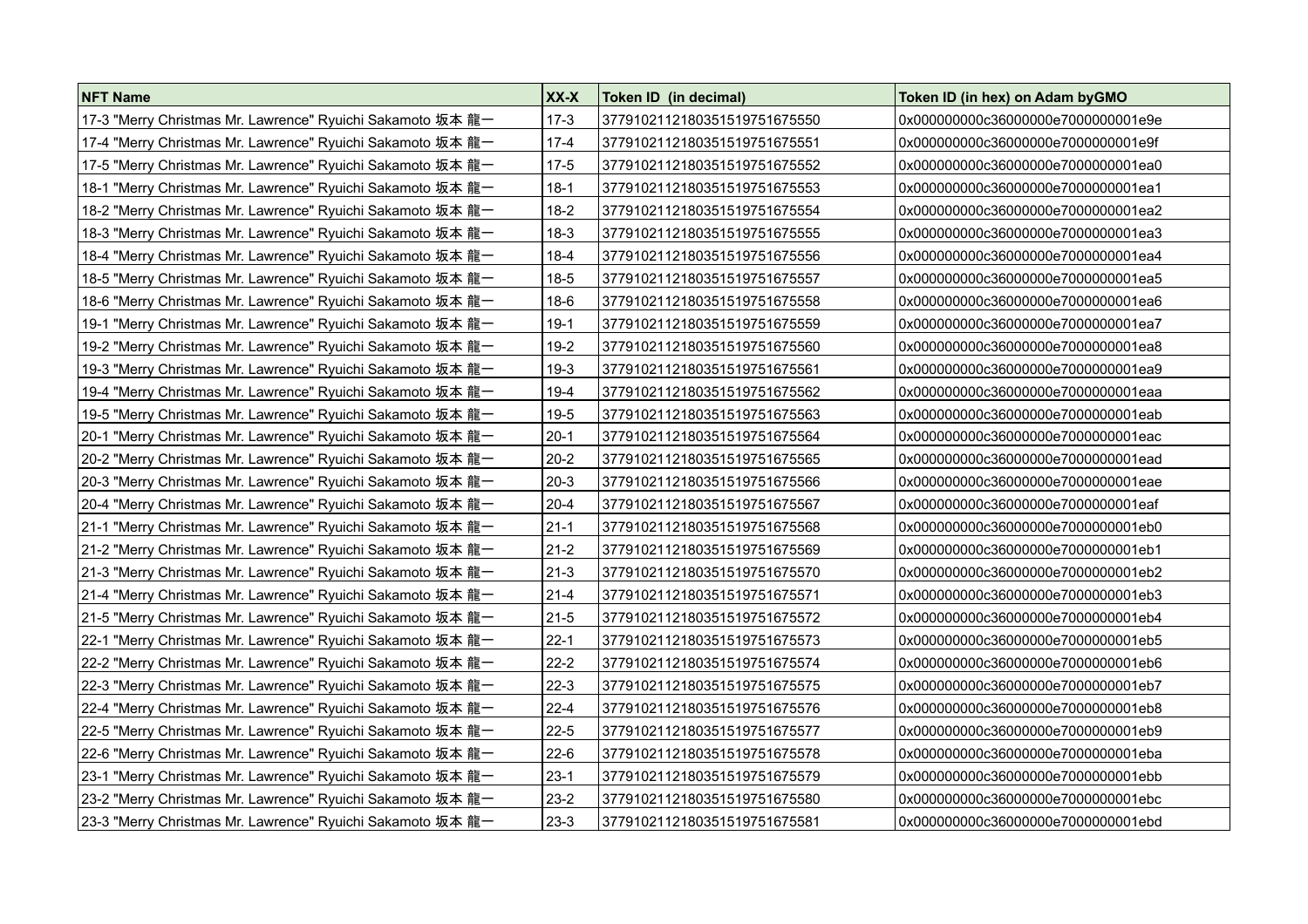| <b>NFT Name</b>                                            | XX-X     | Token ID (in decimal)        | Token ID (in hex) on Adam by GMO   |
|------------------------------------------------------------|----------|------------------------------|------------------------------------|
| 23-4 "Merry Christmas Mr. Lawrence" Ryuichi Sakamoto 坂本 龍一 | $23-4$   | 3779102112180351519751675582 | 0x000000000c36000000e7000000001ebe |
| 23-5 "Merry Christmas Mr. Lawrence" Ryuichi Sakamoto 坂本 龍一 | $23 - 5$ | 3779102112180351519751675583 | 0x000000000c36000000e7000000001ebf |
| 24-1 "Merry Christmas Mr. Lawrence" Ryuichi Sakamoto 坂本 龍一 | $24-1$   | 3779102112180351519751675584 | 0x000000000c36000000e7000000001ec0 |
| 25-1 "Merry Christmas Mr. Lawrence" Ryuichi Sakamoto 坂本 龍一 | $25 - 1$ | 3779102112180351519751675585 | 0x000000000c36000000e7000000001ec1 |
| 25-2 "Merry Christmas Mr. Lawrence" Ryuichi Sakamoto 坂本 龍一 | $25-2$   | 3779102112180351519751675586 | 0x000000000c36000000e7000000001ec2 |
| 25-3 "Merry Christmas Mr. Lawrence" Ryuichi Sakamoto 坂本 龍一 | $25 - 3$ | 3779102112180351519751675587 | 0x000000000c36000000e7000000001ec3 |
| 25-4 "Merry Christmas Mr. Lawrence" Ryuichi Sakamoto 坂本 龍一 | $25 - 4$ | 3779102112180351519751675588 | 0x000000000c36000000e7000000001ec4 |
| 25-5 "Merry Christmas Mr. Lawrence" Ryuichi Sakamoto 坂本 龍一 | $25 - 5$ | 3779102112180351519751675589 | 0x000000000c36000000e7000000001ec5 |
| 26-1 "Merry Christmas Mr. Lawrence" Ryuichi Sakamoto 坂本 龍一 | $26-1$   | 3779102112180351519751675590 | 0x000000000c36000000e7000000001ec6 |
| 26-2 "Merry Christmas Mr. Lawrence" Ryuichi Sakamoto 坂本 龍一 | $26-2$   | 3779102112180351519751675591 | 0x000000000c36000000e7000000001ec7 |
| 26-3 "Merry Christmas Mr. Lawrence" Ryuichi Sakamoto 坂本 龍一 | $26-3$   | 3779102112180351519751675592 | 0x000000000c36000000e7000000001ec8 |
| 26-4 "Merry Christmas Mr. Lawrence" Ryuichi Sakamoto 坂本 龍一 | $26-4$   | 3779102112180351519751675593 | 0x000000000c36000000e7000000001ec9 |
| 26-5 "Merry Christmas Mr. Lawrence" Ryuichi Sakamoto 坂本 龍一 | $26 - 5$ | 3779102112180351519751675594 | 0x000000000c36000000e7000000001eca |
| 26-6 "Merry Christmas Mr. Lawrence" Ryuichi Sakamoto 坂本 龍一 | $26-6$   | 3779102112180351519751675595 | 0x000000000c36000000e7000000001ecb |
| 27-1 "Merry Christmas Mr. Lawrence" Ryuichi Sakamoto 坂本 龍一 | $27-1$   | 3779102112180351519751675596 | 0x000000000c36000000e7000000001ecc |
| 27-2 "Merry Christmas Mr. Lawrence" Ryuichi Sakamoto 坂本 龍一 | $27-2$   | 3779102112180351519751675597 | 0x000000000c36000000e7000000001ecd |
| 27-3 "Merry Christmas Mr. Lawrence" Ryuichi Sakamoto 坂本 龍一 | $27-3$   | 3779102112180351519751675598 | 0x000000000c36000000e7000000001ece |
| 27-4 "Merry Christmas Mr. Lawrence" Ryuichi Sakamoto 坂本 龍一 | $27-4$   | 3779102112180351519751675599 | 0x000000000c36000000e7000000001ecf |
| 27-5 "Merry Christmas Mr. Lawrence" Ryuichi Sakamoto 坂本 龍一 | 27-5     | 3779102112180351519751675600 | 0x000000000c36000000e7000000001ed0 |
| 28-1 "Merry Christmas Mr. Lawrence" Ryuichi Sakamoto 坂本 龍一 | $28-1$   | 3779102112180351519751675601 | 0x000000000c36000000e7000000001ed1 |
| 28-2 "Merry Christmas Mr. Lawrence" Ryuichi Sakamoto 坂本 龍一 | $28-2$   | 3779102112180351519751675602 | 0x000000000c36000000e7000000001ed2 |
| 28-3 "Merry Christmas Mr. Lawrence" Ryuichi Sakamoto 坂本 龍一 | $28-3$   | 3779102112180351519751675603 | 0x000000000c36000000e7000000001ed3 |
| 28-4 "Merry Christmas Mr. Lawrence" Ryuichi Sakamoto 坂本 龍一 | $28-4$   | 3779102112180351519751675604 | 0x000000000c36000000e7000000001ed4 |
| 29-1 "Merry Christmas Mr. Lawrence" Ryuichi Sakamoto 坂本 龍一 | $29-1$   | 3779102112180351519751675605 | 0x000000000c36000000e7000000001ed5 |
| 29-2 "Merry Christmas Mr. Lawrence" Ryuichi Sakamoto 坂本 龍一 | $29-2$   | 3779102112180351519751675606 | 0x000000000c36000000e7000000001ed6 |
| 29-3 "Merry Christmas Mr. Lawrence" Ryuichi Sakamoto 坂本 龍一 | $29-3$   | 3779102112180351519751675607 | 0x000000000c36000000e7000000001ed7 |
| 29-4 "Merry Christmas Mr. Lawrence" Ryuichi Sakamoto 坂本 龍一 | $29-4$   | 3779102112180351519751675608 | 0x000000000c36000000e7000000001ed8 |
| 29-5 "Merry Christmas Mr. Lawrence" Ryuichi Sakamoto 坂本 龍一 | $29 - 5$ | 3779102112180351519751675609 | 0x000000000c36000000e7000000001ed9 |
| 30-1 "Merry Christmas Mr. Lawrence" Ryuichi Sakamoto 坂本 龍一 | $30-1$   | 3779102112180351519751675610 | 0x000000000c36000000e7000000001eda |
| 30-2 "Merry Christmas Mr. Lawrence" Ryuichi Sakamoto 坂本 龍一 | $30 - 2$ | 3779102112180351519751675611 | 0x000000000c36000000e7000000001edb |
| 30-3 "Merry Christmas Mr. Lawrence" Ryuichi Sakamoto 坂本 龍一 | $30-3$   | 3779102112180351519751675612 | 0x000000000c36000000e7000000001edc |
| 30-4 "Merry Christmas Mr. Lawrence" Ryuichi Sakamoto 坂本 龍一 | $30 - 4$ | 3779102112180351519751675613 | 0x000000000c36000000e7000000001edd |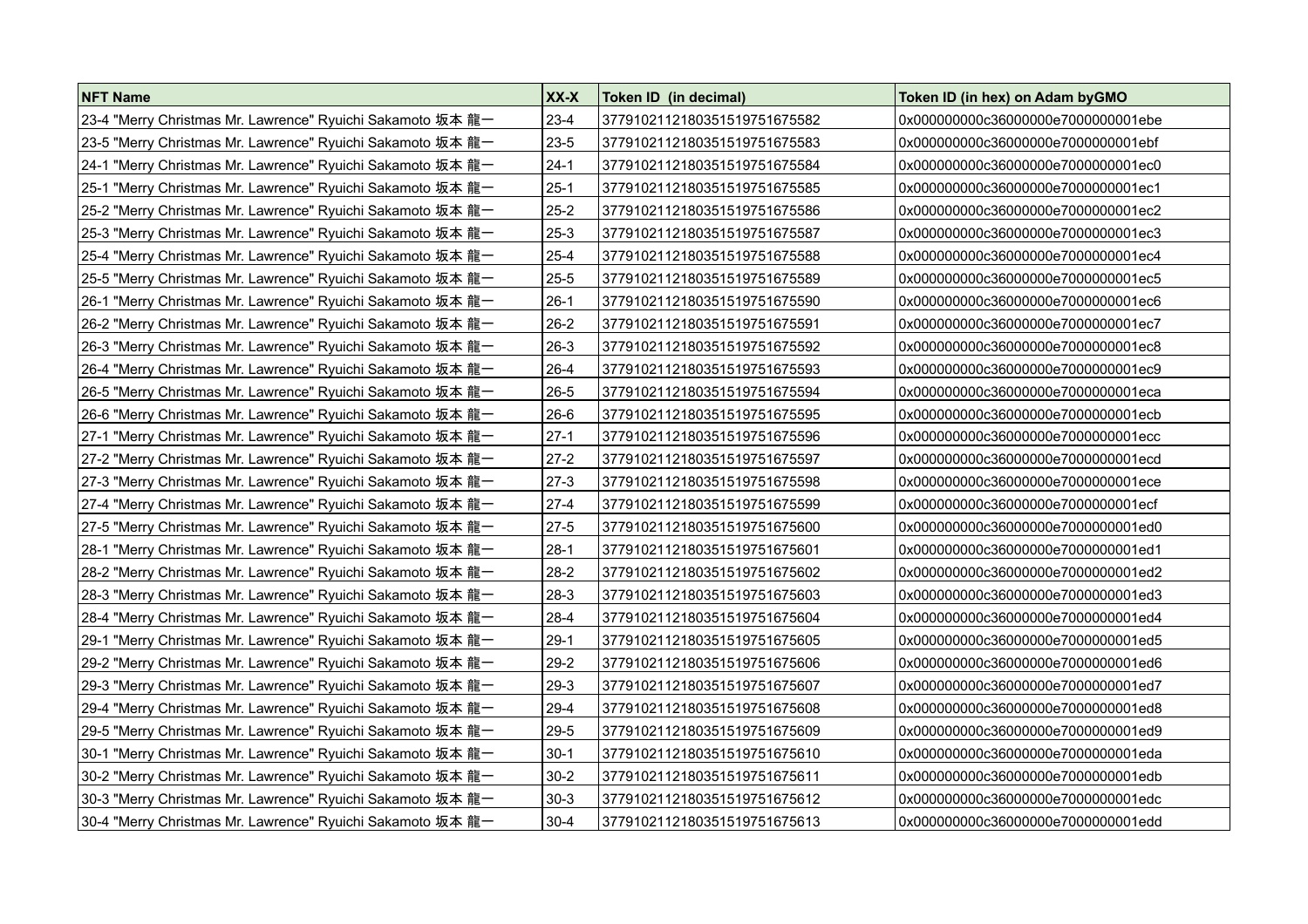| <b>NFT Name</b>                                            | XX-X     | Token ID (in decimal)        | Token ID (in hex) on Adam by GMO   |
|------------------------------------------------------------|----------|------------------------------|------------------------------------|
| 30-5 "Merry Christmas Mr. Lawrence" Ryuichi Sakamoto 坂本 龍一 | $30 - 5$ | 3779102112180351519751675614 | 0x000000000c36000000e7000000001ede |
| 30-6 "Merry Christmas Mr. Lawrence" Ryuichi Sakamoto 坂本 龍一 | $30-6$   | 3779102112180351519751675615 | 0x000000000c36000000e7000000001edf |
| 31-1 "Merry Christmas Mr. Lawrence" Ryuichi Sakamoto 坂本 龍一 | $31 - 1$ | 3779102112180351519751675616 | 0x000000000c36000000e7000000001ee0 |
| 31-2 "Merry Christmas Mr. Lawrence" Ryuichi Sakamoto 坂本 龍一 | $31 - 2$ | 3779102112180351519751675617 | 0x000000000c36000000e7000000001ee1 |
| 31-3 "Merry Christmas Mr. Lawrence" Ryuichi Sakamoto 坂本 龍一 | $31-3$   | 3779102112180351519751675618 | 0x000000000c36000000e7000000001ee2 |
| 31-4 "Merry Christmas Mr. Lawrence" Ryuichi Sakamoto 坂本 龍一 | $31 - 4$ | 3779102112180351519751675619 | 0x000000000c36000000e7000000001ee3 |
| 31-5 "Merry Christmas Mr. Lawrence" Ryuichi Sakamoto 坂本 龍一 | $31-5$   | 3779102112180351519751675620 | 0x000000000c36000000e7000000001ee4 |
| 32-1 "Merry Christmas Mr. Lawrence" Ryuichi Sakamoto 坂本 龍一 | $32-1$   | 3779102112180351519751675621 | 0x000000000c36000000e7000000001ee5 |
| 32-2 "Merry Christmas Mr. Lawrence" Ryuichi Sakamoto 坂本 龍一 | $32 - 2$ | 3779102112180351519751675622 | 0x000000000c36000000e7000000001ee6 |
| 33-1 "Merry Christmas Mr. Lawrence" Ryuichi Sakamoto 坂本 龍一 | $33 - 1$ | 3779102112180351519751675623 | 0x000000000c36000000e7000000001ee7 |
| 33-2 "Merry Christmas Mr. Lawrence" Ryuichi Sakamoto 坂本 龍一 | $33 - 2$ | 3779102112180351519751675624 | 0x000000000c36000000e7000000001ee8 |
| 33-3 "Merry Christmas Mr. Lawrence" Ryuichi Sakamoto 坂本 龍一 | $33 - 3$ | 3779102112180351519751675625 | 0x000000000c36000000e7000000001ee9 |
| 33-4 "Merry Christmas Mr. Lawrence" Ryuichi Sakamoto 坂本 龍一 | $33 - 4$ | 3779102112180351519751675626 | 0x000000000c36000000e7000000001eea |
| 33-5 "Merry Christmas Mr. Lawrence" Ryuichi Sakamoto 坂本 龍一 | $33 - 5$ | 3779102112180351519751675627 | 0x000000000c36000000e7000000001eeb |
| 33-6 "Merry Christmas Mr. Lawrence" Ryuichi Sakamoto 坂本 龍一 | $33-6$   | 3779102112180351519751675628 | 0x000000000c36000000e7000000001eec |
| 34-1 "Merry Christmas Mr. Lawrence" Ryuichi Sakamoto 坂本 龍一 | $34-1$   | 3779102112180351519751675629 | 0x000000000c36000000e7000000001eed |
| 34-2 "Merry Christmas Mr. Lawrence" Ryuichi Sakamoto 坂本 龍一 | $34 - 2$ | 3779102112180351519751675630 | 0x000000000c36000000e7000000001eee |
| 34-3 "Merry Christmas Mr. Lawrence" Ryuichi Sakamoto 坂本 龍一 | $34-3$   | 3779102112180351519751675631 | 0x000000000c36000000e7000000001eef |
| 34-4 "Merry Christmas Mr. Lawrence" Ryuichi Sakamoto 坂本 龍一 | $34 - 4$ | 3779102112180351519751675632 | 0x000000000c36000000e7000000001ef0 |
| 34-5 "Merry Christmas Mr. Lawrence" Ryuichi Sakamoto 坂本 龍一 | $34 - 5$ | 3779102112180351519751675633 | 0x000000000c36000000e7000000001ef1 |
| 34-6 "Merry Christmas Mr. Lawrence" Ryuichi Sakamoto 坂本 龍一 | $34-6$   | 3779102112180351519751675634 | 0x000000000c36000000e7000000001ef2 |
| 35-1 "Merry Christmas Mr. Lawrence" Ryuichi Sakamoto 坂本 龍一 | $35-1$   | 3779102112180351519751675635 | 0x000000000c36000000e7000000001ef3 |
| 35-2 "Merry Christmas Mr. Lawrence" Ryuichi Sakamoto 坂本 龍一 | $35 - 2$ | 3779102112180351519751675636 | 0x000000000c36000000e7000000001ef4 |
| 35-3 "Merry Christmas Mr. Lawrence" Ryuichi Sakamoto 坂本 龍一 | $35-3$   | 3779102112180351519751675637 | 0x000000000c36000000e7000000001ef5 |
| 35-4 "Merry Christmas Mr. Lawrence" Ryuichi Sakamoto 坂本 龍一 | $35 - 4$ | 3779102112180351519751675638 | 0x000000000c36000000e7000000001ef6 |
| 35-5 "Merry Christmas Mr. Lawrence" Ryuichi Sakamoto 坂本 龍一 | $35 - 5$ | 3779102112180351519751675639 | 0x000000000c36000000e7000000001ef7 |
| 35-6 "Merry Christmas Mr. Lawrence" Ryuichi Sakamoto 坂本 龍一 | $35-6$   | 3779102112180351519751675640 | 0x000000000c36000000e7000000001ef8 |
| 36-1 "Merry Christmas Mr. Lawrence" Ryuichi Sakamoto 坂本 龍一 | $36-1$   | 3779102112180351519751675641 | 0x000000000c36000000e7000000001ef9 |
| 36-2 "Merry Christmas Mr. Lawrence" Ryuichi Sakamoto 坂本 龍一 | $36-2$   | 3779102112180351519751675642 | 0x000000000c36000000e7000000001efa |
| 36-3 "Merry Christmas Mr. Lawrence" Ryuichi Sakamoto 坂本 龍一 | $36-3$   | 3779102112180351519751675643 | 0x000000000c36000000e7000000001efb |
| 36-4 "Merry Christmas Mr. Lawrence" Ryuichi Sakamoto 坂本 龍一 | $36-4$   | 3779102112180351519751675644 | 0x000000000c36000000e7000000001efc |
| 36-5 "Merry Christmas Mr. Lawrence" Ryuichi Sakamoto 坂本 龍一 | $36 - 5$ | 3779102112180351519751675645 | 0x000000000c36000000e7000000001efd |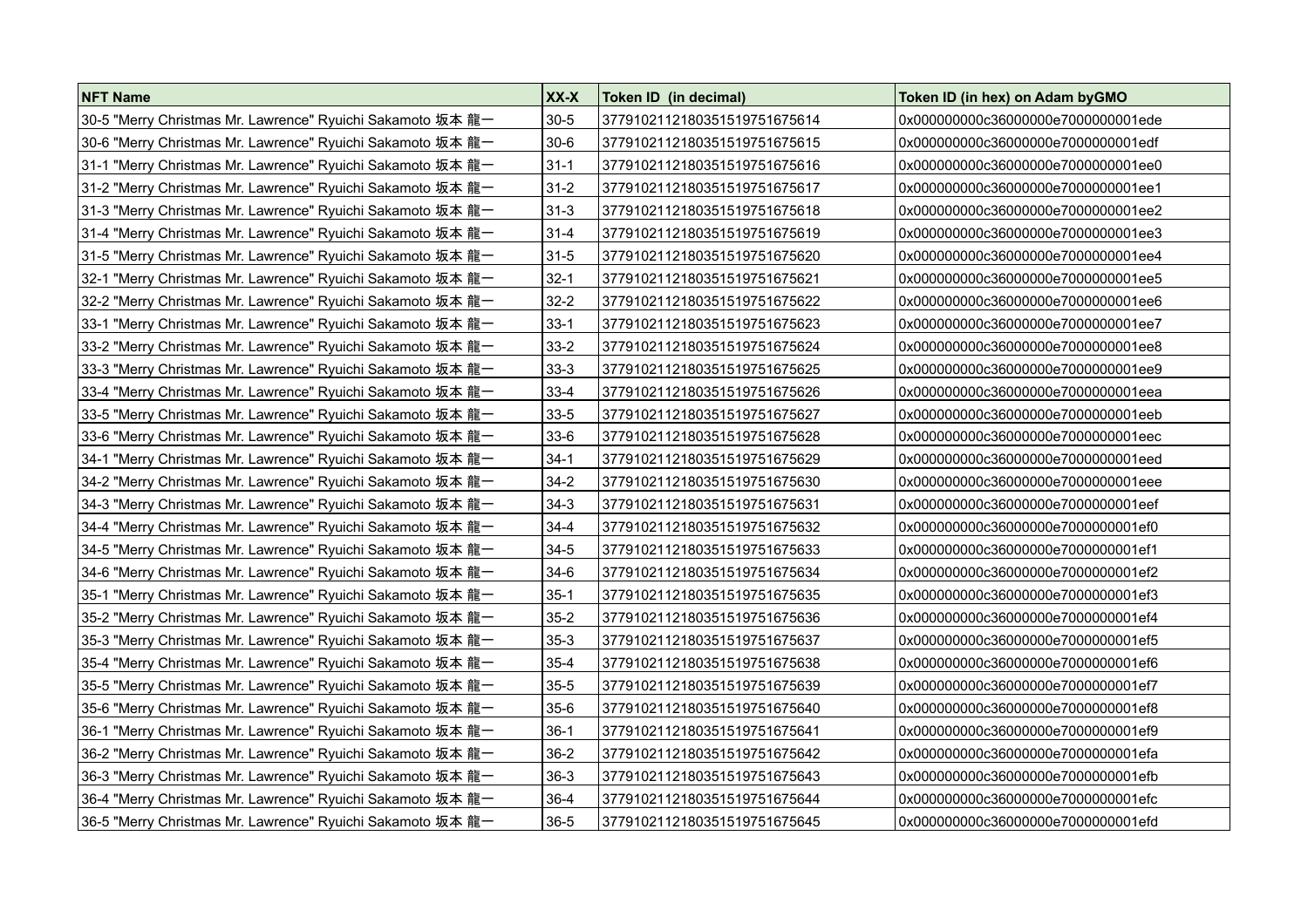| <b>NFT Name</b>                                            | XX-X     | Token ID (in decimal)        | Token ID (in hex) on Adam by GMO    |
|------------------------------------------------------------|----------|------------------------------|-------------------------------------|
| 37-1 "Merry Christmas Mr. Lawrence" Ryuichi Sakamoto 坂本 龍一 | $37-1$   | 3779102112180351519751675646 | 0x000000000c36000000e7000000001efe  |
| 37-2 "Merry Christmas Mr. Lawrence" Ryuichi Sakamoto 坂本 龍一 | $37 - 2$ | 3779102112180351519751675647 | 0x000000000c36000000e7000000001eff  |
| 37-3 "Merry Christmas Mr. Lawrence" Ryuichi Sakamoto 坂本 龍一 | $37-3$   | 3779102112180351519751675648 | 0x000000000c36000000e7000000001f00  |
| 37-4 "Merry Christmas Mr. Lawrence" Ryuichi Sakamoto 坂本 龍一 | $37 - 4$ | 3779102112180351519751675649 | 0x000000000c36000000e7000000001f01  |
| 37-5 "Merry Christmas Mr. Lawrence" Ryuichi Sakamoto 坂本 龍一 | 37-5     | 3779102112180351519751675650 | 0x000000000c36000000e70000000001f02 |
| 37-6 "Merry Christmas Mr. Lawrence" Ryuichi Sakamoto 坂本 龍一 | $37-6$   | 3779102112180351519751675651 | 0x000000000c36000000e7000000001f03  |
| 38-1 "Merry Christmas Mr. Lawrence" Ryuichi Sakamoto 坂本 龍一 | $38-1$   | 3779102112180351519751675652 | 0x000000000c36000000e7000000001f04  |
| 38-2 "Merry Christmas Mr. Lawrence" Ryuichi Sakamoto 坂本 龍一 | $38-2$   | 3779102112180351519751675653 | 0x000000000c36000000e7000000001f05  |
| 38-3 "Merry Christmas Mr. Lawrence" Ryuichi Sakamoto 坂本 龍一 | $38-3$   | 3779102112180351519751675654 | 0x000000000c36000000e7000000001f06  |
| 38-4 "Merry Christmas Mr. Lawrence" Ryuichi Sakamoto 坂本 龍一 | $38 - 4$ | 3779102112180351519751675655 | 0x000000000c36000000e7000000001f07  |
| 38-5 "Merry Christmas Mr. Lawrence" Ryuichi Sakamoto 坂本 龍一 | $38-5$   | 3779102112180351519751675656 | 0x000000000c36000000e7000000001f08  |
| 38-6 "Merry Christmas Mr. Lawrence" Ryuichi Sakamoto 坂本 龍一 | $38-6$   | 3779102112180351519751675657 | 0x000000000c36000000e7000000001f09  |
| 39-1 "Merry Christmas Mr. Lawrence" Ryuichi Sakamoto 坂本 龍一 | $39-1$   | 3779102112180351519751675658 | 0x000000000c36000000e7000000001f0a  |
| 39-2 "Merry Christmas Mr. Lawrence" Ryuichi Sakamoto 坂本 龍一 | $39-2$   | 3779102112180351519751675659 | 0x000000000c36000000e7000000001f0b  |
| 39-3 "Merry Christmas Mr. Lawrence" Ryuichi Sakamoto 坂本 龍一 | $39-3$   | 3779102112180351519751675660 | 0x000000000c36000000e7000000001f0c  |
| 39-4 "Merry Christmas Mr. Lawrence" Ryuichi Sakamoto 坂本 龍一 | $39 - 4$ | 3779102112180351519751675661 | 0x000000000c36000000e7000000001f0d  |
| 39-5 "Merry Christmas Mr. Lawrence" Ryuichi Sakamoto 坂本 龍一 | $39-5$   | 3779102112180351519751675662 | 0x000000000c36000000e7000000001f0e  |
| 39-6 "Merry Christmas Mr. Lawrence" Ryuichi Sakamoto 坂本龍一  | $39-6$   | 3779102112180351519751675663 | 0x000000000c36000000e7000000001f0f  |
| 40-1 "Merry Christmas Mr. Lawrence" Ryuichi Sakamoto 坂本 龍一 | $40-1$   | 3779102112180351519751675664 | 0x000000000c36000000e7000000001f10  |
| 40-2 "Merry Christmas Mr. Lawrence" Ryuichi Sakamoto 坂本 龍一 | $40 - 2$ | 3779102112180351519751675665 | 0x000000000c36000000e70000000001f11 |
| 40-3 "Merry Christmas Mr. Lawrence" Ryuichi Sakamoto 坂本 龍一 | $40-3$   | 3779102112180351519751675666 | 0x000000000c36000000e7000000001f12  |
| 41-1 "Merry Christmas Mr. Lawrence" Ryuichi Sakamoto 坂本 龍一 | $ 41-1$  | 3779102112180351519751675667 | 0x000000000c36000000e70000000001f13 |
| 41-2 "Merry Christmas Mr. Lawrence" Ryuichi Sakamoto 坂本 龍一 | $41-2$   | 3779102112180351519751675668 | 0x000000000c36000000e7000000001f14  |
|                                                            | $ 41-3 $ | 3779102112180351519751675669 | 0x000000000c36000000e70000000001f15 |
| 41-4 "Merry Christmas Mr. Lawrence" Ryuichi Sakamoto 坂本 龍一 | $41 - 4$ | 3779102112180351519751675670 | 0x000000000c36000000e7000000001f16  |
| 41-5 "Merry Christmas Mr. Lawrence" Ryuichi Sakamoto 坂本 龍一 | 41-5     | 3779102112180351519751675671 | 0x000000000c36000000e7000000001f17  |
| 42-1 "Merry Christmas Mr. Lawrence" Ryuichi Sakamoto 坂本 龍一 | $42 - 1$ | 3779102112180351519751675672 | 0x000000000c36000000e7000000001f18  |
| 42-2 "Merry Christmas Mr. Lawrence" Ryuichi Sakamoto 坂本 龍一 | $42 - 2$ | 3779102112180351519751675673 | 0x000000000c36000000e7000000001f19  |
| 42-3 "Merry Christmas Mr. Lawrence" Ryuichi Sakamoto 坂本 龍一 | $42 - 3$ | 3779102112180351519751675674 | 0x000000000c36000000e7000000001f1a  |
| 42-4 "Merry Christmas Mr. Lawrence" Ryuichi Sakamoto 坂本 龍一 | $42 - 4$ | 3779102112180351519751675675 | 0x000000000c36000000e7000000001f1b  |
| 42-5 "Merry Christmas Mr. Lawrence" Ryuichi Sakamoto 坂本 龍一 | $42 - 5$ | 3779102112180351519751675676 | 0x000000000c36000000e7000000001f1c  |
| 42-6 "Merry Christmas Mr. Lawrence" Ryuichi Sakamoto 坂本 龍一 | $42-6$   | 3779102112180351519751675677 | 0x000000000c36000000e7000000001f1d  |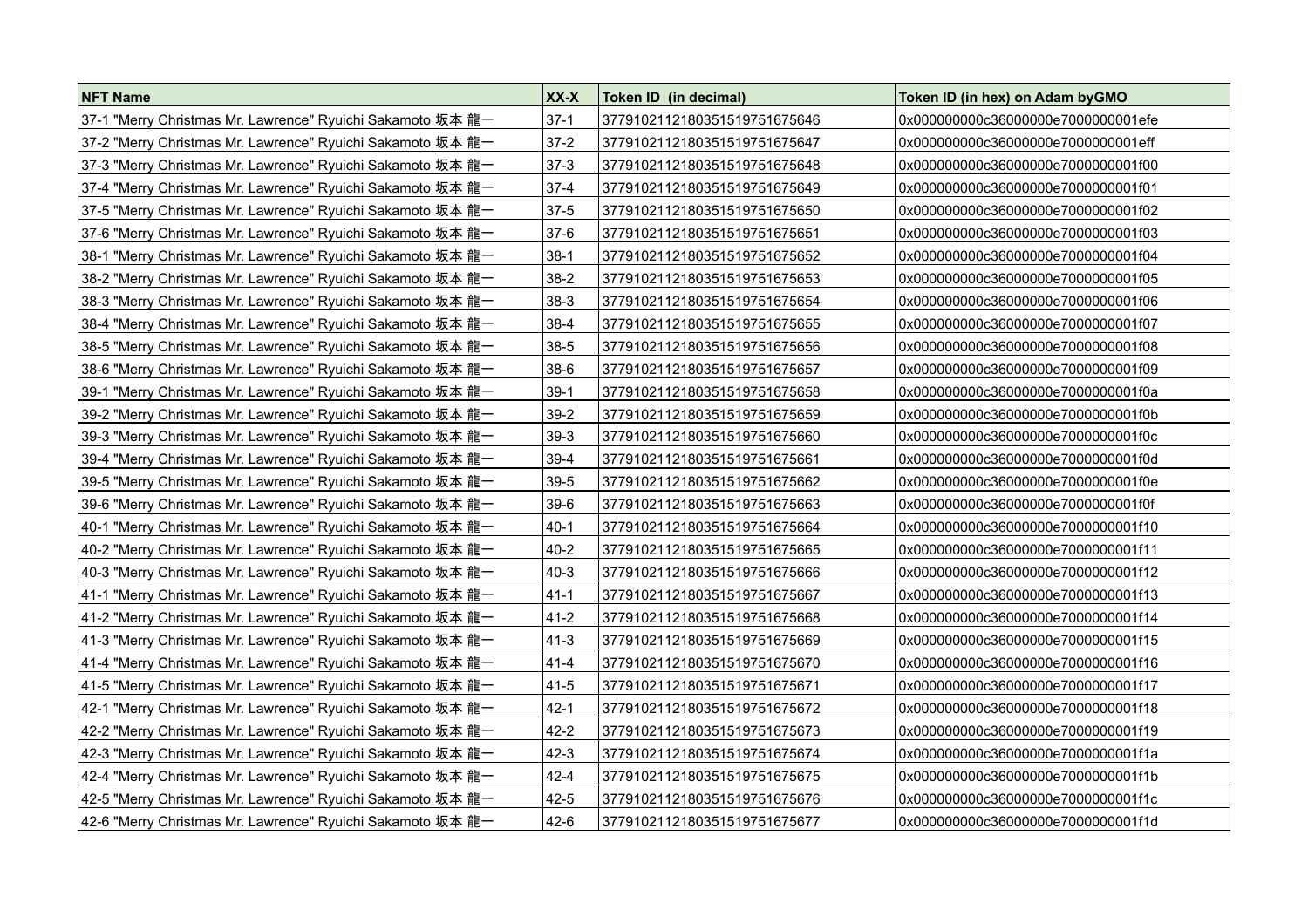| <b>NFT Name</b>                                            | XX-X     | Token ID (in decimal)        | Token ID (in hex) on Adam by GMO    |
|------------------------------------------------------------|----------|------------------------------|-------------------------------------|
| 43-1 "Merry Christmas Mr. Lawrence" Ryuichi Sakamoto 坂本 龍一 | $43 - 1$ | 3779102112180351519751675678 | 0x000000000c36000000e7000000001f1e  |
| 43-2 "Merry Christmas Mr. Lawrence" Ryuichi Sakamoto 坂本 龍一 | $43 - 2$ | 3779102112180351519751675679 | 0x000000000c36000000e7000000001f1f  |
| 43-3 "Merry Christmas Mr. Lawrence" Ryuichi Sakamoto 坂本 龍一 | 43-3     | 3779102112180351519751675680 | 0x000000000c36000000e7000000001f20  |
| 43-4 "Merry Christmas Mr. Lawrence" Ryuichi Sakamoto 坂本 龍一 | 43-4     | 3779102112180351519751675681 | 0x000000000c36000000e7000000001f21  |
| 43-5 "Merry Christmas Mr. Lawrence" Ryuichi Sakamoto 坂本 龍一 | 43-5     | 3779102112180351519751675682 | 0x000000000c36000000e70000000001f22 |
| 44-1 "Merry Christmas Mr. Lawrence" Ryuichi Sakamoto 坂本 龍一 | $44-1$   | 3779102112180351519751675683 | 0x000000000c36000000e7000000001f23  |
| 44-2 "Merry Christmas Mr. Lawrence" Ryuichi Sakamoto 坂本 龍一 | 44-2     | 3779102112180351519751675684 | 0x000000000c36000000e7000000001f24  |
| 44-3 "Merry Christmas Mr. Lawrence" Ryuichi Sakamoto 坂本 龍一 | $44-3$   | 3779102112180351519751675685 | 0x000000000c36000000e7000000001f25  |
| 44-4 "Merry Christmas Mr. Lawrence" Ryuichi Sakamoto 坂本 龍一 | $44 - 4$ | 3779102112180351519751675686 | 0x000000000c36000000e7000000001f26  |
| 45-1 "Merry Christmas Mr. Lawrence" Ryuichi Sakamoto 坂本 龍一 | $45 - 1$ | 3779102112180351519751675687 | 0x000000000c36000000e7000000001f27  |
| 45-2 "Merry Christmas Mr. Lawrence" Ryuichi Sakamoto 坂本 龍一 | $45 - 2$ | 3779102112180351519751675688 | 0x000000000c36000000e7000000001f28  |
| 45-3 "Merry Christmas Mr. Lawrence" Ryuichi Sakamoto 坂本 龍一 | 45-3     | 3779102112180351519751675689 | 0x000000000c36000000e70000000001f29 |
| 45-4 "Merry Christmas Mr. Lawrence" Ryuichi Sakamoto 坂本 龍一 | 45-4     | 3779102112180351519751675690 | 0x000000000c36000000e7000000001f2a  |
| 45-5 "Merry Christmas Mr. Lawrence" Ryuichi Sakamoto 坂本 龍一 | 45-5     | 3779102112180351519751675691 | 0x000000000c36000000e7000000001f2b  |
| 46-1 "Merry Christmas Mr. Lawrence" Ryuichi Sakamoto 坂本 龍一 | $46-1$   | 3779102112180351519751675692 | 0x000000000c36000000e70000000001f2c |
| 46-2 "Merry Christmas Mr. Lawrence" Ryuichi Sakamoto 坂本 龍一 | 46-2     | 3779102112180351519751675693 | 0x000000000c36000000e7000000001f2d  |
| 46-3 "Merry Christmas Mr. Lawrence" Ryuichi Sakamoto 坂本 龍一 | 46-3     | 3779102112180351519751675694 | 0x000000000c36000000e7000000001f2e  |
| 46-4 "Merry Christmas Mr. Lawrence" Ryuichi Sakamoto 坂本 龍一 | 46-4     | 3779102112180351519751675695 | 0x000000000c36000000e7000000001f2f  |
| 46-5 "Merry Christmas Mr. Lawrence" Ryuichi Sakamoto 坂本 龍一 | 46-5     | 3779102112180351519751675696 | 0x000000000c36000000e70000000001f30 |
| 46-6 "Merry Christmas Mr. Lawrence" Ryuichi Sakamoto 坂本 龍一 | 46-6     | 3779102112180351519751675697 | 0x000000000c36000000e7000000001f31  |
| 47-1 "Merry Christmas Mr. Lawrence" Ryuichi Sakamoto 坂本 龍一 | 47-1     | 3779102112180351519751675698 | 0x000000000c36000000e7000000001f32  |
| 47-2 "Merry Christmas Mr. Lawrence" Ryuichi Sakamoto 坂本 龍一 | $47 - 2$ | 3779102112180351519751675699 | 0x000000000c36000000e7000000001f33  |
| 47-3 "Merry Christmas Mr. Lawrence" Ryuichi Sakamoto 坂本 龍一 | $47-3$   | 3779102112180351519751675700 | 0x000000000c36000000e7000000001f34  |
| 47-4 "Merry Christmas Mr. Lawrence" Ryuichi Sakamoto 坂本 龍一 | 47-4     | 3779102112180351519751675701 | 0x000000000c36000000e7000000001f35  |
| 47-5 "Merry Christmas Mr. Lawrence" Ryuichi Sakamoto 坂本 龍一 | $47 - 5$ | 3779102112180351519751675702 | 0x000000000c36000000e7000000001f36  |
| 48-1 "Merry Christmas Mr. Lawrence" Ryuichi Sakamoto 坂本 龍一 | $48-1$   | 3779102112180351519751675703 | 0x000000000c36000000e7000000001f37  |
| 48-2 "Merry Christmas Mr. Lawrence" Ryuichi Sakamoto 坂本 龍一 | 48-2     | 3779102112180351519751675704 | 0x000000000c36000000e70000000001f38 |
| 48-3 "Merry Christmas Mr. Lawrence" Ryuichi Sakamoto 坂本 龍一 | 48-3     | 3779102112180351519751675705 | 0x000000000c36000000e7000000001f39  |
| 48-4 "Merry Christmas Mr. Lawrence" Ryuichi Sakamoto 坂本 龍一 | $48 - 4$ | 3779102112180351519751675706 | 0x000000000c36000000e7000000001f3a  |
| 48-5 "Merry Christmas Mr. Lawrence" Ryuichi Sakamoto 坂本 龍一 | 48-5     | 3779102112180351519751675707 | 0x000000000c36000000e70000000001f3b |
| 48-6 "Merry Christmas Mr. Lawrence" Ryuichi Sakamoto 坂本 龍一 | 48-6     | 3779102112180351519751675708 | 0x000000000c36000000e7000000001f3c  |
| 48-7 "Merry Christmas Mr. Lawrence" Ryuichi Sakamoto 坂本 龍一 | 48-7     | 3779102112180351519751675709 | 0x000000000c36000000e7000000001f3d  |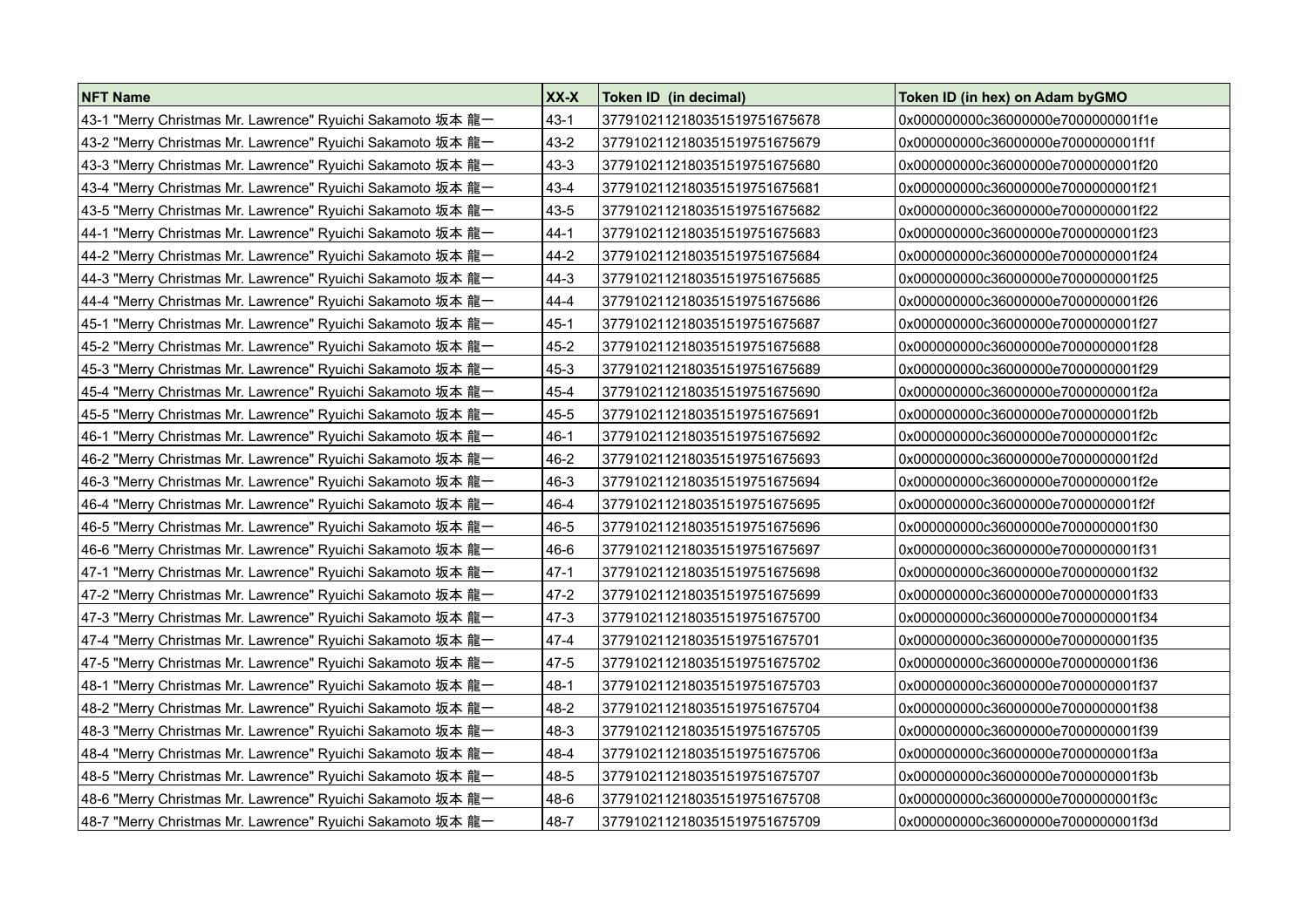| <b>NFT Name</b>                                            | XX-X     | Token ID (in decimal)        | Token ID (in hex) on Adam byGMO     |
|------------------------------------------------------------|----------|------------------------------|-------------------------------------|
| 48-8 "Merry Christmas Mr. Lawrence" Ryuichi Sakamoto 坂本 龍一 | $48 - 8$ | 3779102112180351519751675710 | 0x000000000c36000000e7000000001f3e  |
| 49-1 "Merry Christmas Mr. Lawrence" Ryuichi Sakamoto 坂本 龍一 | $49-1$   | 3779102112180351519751675711 | 0x000000000c36000000e7000000001f3f  |
| 49-2 "Merry Christmas Mr. Lawrence" Ryuichi Sakamoto 坂本 龍一 | $49-2$   | 3779102112180351519751675712 | 0x000000000c36000000e7000000001f40  |
| 49-3 "Merry Christmas Mr. Lawrence" Ryuichi Sakamoto 坂本 龍一 | $49-3$   | 3779102112180351519751675713 | 0x000000000c36000000e7000000001f41  |
| 49-4 "Merry Christmas Mr. Lawrence" Ryuichi Sakamoto 坂本 龍一 | 49-4     | 3779102112180351519751675714 | 0x000000000c36000000e7000000001f42  |
| 49-5 "Merry Christmas Mr. Lawrence" Ryuichi Sakamoto 坂本 龍一 | 49-5     | 3779102112180351519751675715 | 0x000000000c36000000e7000000001f43  |
| 50-1 "Merry Christmas Mr. Lawrence" Ryuichi Sakamoto 坂本 龍一 | $50-1$   | 3779102112180351519751675716 | 0x000000000c36000000e70000000001f44 |
| 50-2 "Merry Christmas Mr. Lawrence" Ryuichi Sakamoto 坂本 龍一 | 50-2     | 3779102112180351519751675717 | 0x000000000c36000000e7000000001f45  |
| 50-3 "Merry Christmas Mr. Lawrence" Ryuichi Sakamoto 坂本 龍一 | $50-3$   | 3779102112180351519751675718 | 0x000000000c36000000e7000000001f46  |
| 50-4 "Merry Christmas Mr. Lawrence" Ryuichi Sakamoto 坂本 龍一 | 50-4     | 3779102112180351519751675719 | 0x000000000c36000000e7000000001f47  |
| 50-5 "Merry Christmas Mr. Lawrence" Ryuichi Sakamoto 坂本 龍一 | $50 - 5$ | 3779102112180351519751675720 | 0x000000000c36000000e7000000001f48  |
| 50-6 "Merry Christmas Mr. Lawrence" Ryuichi Sakamoto 坂本 龍一 | 50-6     | 3779102112180351519751675721 | 0x000000000c36000000e7000000001f49  |
| 51-1 "Merry Christmas Mr. Lawrence" Ryuichi Sakamoto 坂本 龍一 | $51-1$   | 3779102112180351519751675722 | 0x000000000c36000000e7000000001f4a  |
| 51-2 "Merry Christmas Mr. Lawrence" Ryuichi Sakamoto 坂本 龍一 | $51-2$   | 3779102112180351519751675723 | 0x000000000c36000000e7000000001f4b  |
| 51-3 "Merry Christmas Mr. Lawrence" Ryuichi Sakamoto 坂本 龍一 | 51-3     | 3779102112180351519751675724 | 0x000000000c36000000e70000000001f4c |
| 51-4 "Merry Christmas Mr. Lawrence" Ryuichi Sakamoto 坂本 龍一 | $51-4$   | 3779102112180351519751675725 | 0x000000000c36000000e7000000001f4d  |
| 51-5 "Merry Christmas Mr. Lawrence" Ryuichi Sakamoto 坂本 龍一 | 51-5     | 3779102112180351519751675726 | 0x000000000c36000000e7000000001f4e  |
| 52-1 "Merry Christmas Mr. Lawrence" Ryuichi Sakamoto 坂本 龍一 | $52-1$   | 3779102112180351519751675727 | 0x000000000c36000000e7000000001f4f  |
| 52-2 "Merry Christmas Mr. Lawrence" Ryuichi Sakamoto 坂本 龍一 | 52-2     | 3779102112180351519751675728 | 0x000000000c36000000e7000000001f50  |
| 52-3 "Merry Christmas Mr. Lawrence" Ryuichi Sakamoto 坂本 龍一 | $52-3$   | 3779102112180351519751675729 | 0x000000000c36000000e70000000001f51 |
| 52-4 "Merry Christmas Mr. Lawrence" Ryuichi Sakamoto 坂本 龍一 | $52 - 4$ | 3779102112180351519751675730 | 0x000000000c36000000e70000000001f52 |
| 53-1 "Merry Christmas Mr. Lawrence" Ryuichi Sakamoto 坂本 龍一 | $53-1$   | 3779102112180351519751675731 | 0x000000000c36000000e7000000001f53  |
| 53-2 "Merry Christmas Mr. Lawrence" Ryuichi Sakamoto 坂本 龍一 | 53-2     | 3779102112180351519751675732 | 0x000000000c36000000e70000000001f54 |
| 53-3 "Merry Christmas Mr. Lawrence" Ryuichi Sakamoto 坂本 龍一 | $53-3$   | 3779102112180351519751675733 | 0x000000000c36000000e7000000001f55  |
| 53-4 "Merry Christmas Mr. Lawrence" Ryuichi Sakamoto 坂本 龍一 | $53 - 4$ | 3779102112180351519751675734 | 0x000000000c36000000e7000000001f56  |
| 53-5 "Merry Christmas Mr. Lawrence" Ryuichi Sakamoto 坂本 龍一 | $53 - 5$ | 3779102112180351519751675735 | 0x000000000c36000000e7000000001f57  |
| 54-1 "Merry Christmas Mr. Lawrence" Ryuichi Sakamoto 坂本 龍一 | $54-1$   | 3779102112180351519751675736 | 0x000000000c36000000e7000000001f58  |
| 54-2 "Merry Christmas Mr. Lawrence" Ryuichi Sakamoto 坂本 龍一 | $54-2$   | 3779102112180351519751675737 | 0x000000000c36000000e7000000001f59  |
| 54-3 "Merry Christmas Mr. Lawrence" Ryuichi Sakamoto 坂本 龍一 | $54-3$   | 3779102112180351519751675738 | 0x000000000c36000000e7000000001f5a  |
| 54-4 "Merry Christmas Mr. Lawrence" Ryuichi Sakamoto 坂本 龍一 | $54 - 4$ | 3779102112180351519751675739 | 0x000000000c36000000e7000000001f5b  |
| 54-5 "Merry Christmas Mr. Lawrence" Ryuichi Sakamoto 坂本 龍一 | $54 - 5$ | 3779102112180351519751675740 | 0x000000000c36000000e7000000001f5c  |
| 54-6 "Merry Christmas Mr. Lawrence" Ryuichi Sakamoto 坂本 龍一 | $54-6$   | 3779102112180351519751675741 | 0x000000000c36000000e7000000001f5d  |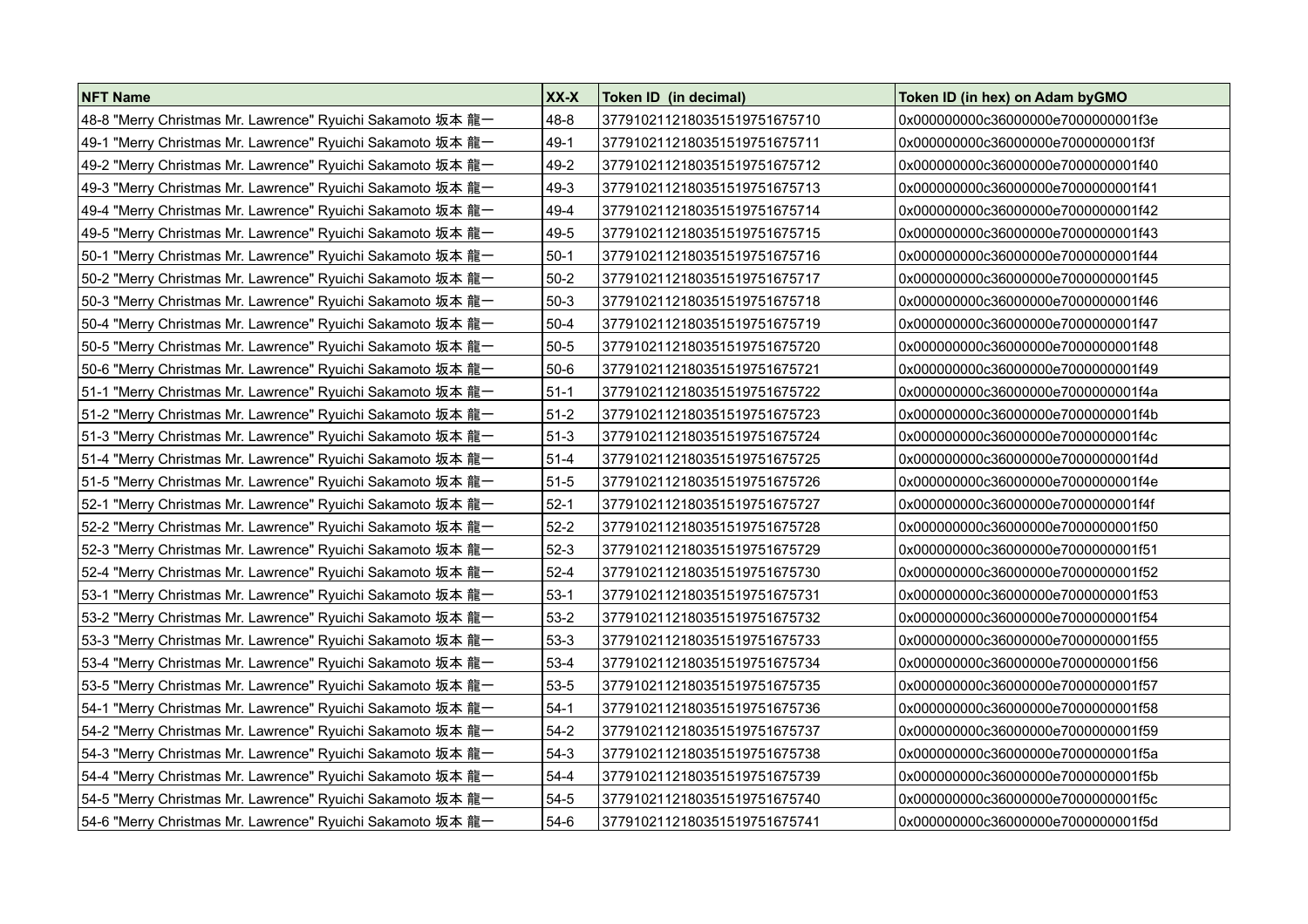| <b>NFT Name</b>                                            | XX-X     | Token ID (in decimal)        | Token ID (in hex) on Adam byGMO     |
|------------------------------------------------------------|----------|------------------------------|-------------------------------------|
| 55-1 "Merry Christmas Mr. Lawrence" Ryuichi Sakamoto 坂本 龍一 | $55 - 1$ | 3779102112180351519751675742 | 0x000000000c36000000e7000000001f5e  |
| 55-2 "Merry Christmas Mr. Lawrence" Ryuichi Sakamoto 坂本 龍一 | 55-2     | 3779102112180351519751675743 | 0x000000000c36000000e7000000001f5f  |
| 55-3 "Merry Christmas Mr. Lawrence" Ryuichi Sakamoto 坂本 龍一 | $55-3$   | 3779102112180351519751675744 | 0x000000000c36000000e7000000001f60  |
| 55-4 "Merry Christmas Mr. Lawrence" Ryuichi Sakamoto 坂本 龍一 | $55 - 4$ | 3779102112180351519751675745 | 0x000000000c36000000e7000000001f61  |
| 55-5 "Merry Christmas Mr. Lawrence" Ryuichi Sakamoto 坂本 龍一 | $55 - 5$ | 3779102112180351519751675746 | 0x000000000c36000000e7000000001f62  |
| 55-6 "Merry Christmas Mr. Lawrence" Ryuichi Sakamoto 坂本 龍一 | 55-6     | 3779102112180351519751675747 | 0x000000000c36000000e7000000001f63  |
| 56-1 "Merry Christmas Mr. Lawrence" Ryuichi Sakamoto 坂本 龍一 | $56-1$   | 3779102112180351519751675748 | 0x000000000c36000000e70000000001f64 |
| 56-2 "Merry Christmas Mr. Lawrence" Ryuichi Sakamoto 坂本 龍一 | $56-2$   | 3779102112180351519751675749 | 0x000000000c36000000e7000000001f65  |
| 56-3 "Merry Christmas Mr. Lawrence" Ryuichi Sakamoto 坂本 龍一 | $56-3$   | 3779102112180351519751675750 | 0x000000000c36000000e7000000001f66  |
| 56-4 "Merry Christmas Mr. Lawrence" Ryuichi Sakamoto 坂本 龍一 | 56-4     | 3779102112180351519751675751 | 0x000000000c36000000e7000000001f67  |
| 56-5 "Merry Christmas Mr. Lawrence" Ryuichi Sakamoto 坂本 龍一 | $56 - 5$ | 3779102112180351519751675752 | 0x000000000c36000000e7000000001f68  |
| 57-1 "Merry Christmas Mr. Lawrence" Ryuichi Sakamoto 坂本 龍一 | $57-1$   | 3779102112180351519751675753 | 0x000000000c36000000e7000000001f69  |
| 57-2 "Merry Christmas Mr. Lawrence" Ryuichi Sakamoto 坂本 龍一 | 57-2     | 3779102112180351519751675754 | 0x000000000c36000000e7000000001f6a  |
| 57-3 "Merry Christmas Mr. Lawrence" Ryuichi Sakamoto 坂本 龍一 | 57-3     | 3779102112180351519751675755 | 0x000000000c36000000e7000000001f6b  |
| 57-4 "Merry Christmas Mr. Lawrence" Ryuichi Sakamoto 坂本 龍一 | 57-4     | 3779102112180351519751675756 | 0x000000000c36000000e70000000001f6c |
| 57-5 "Merry Christmas Mr. Lawrence" Ryuichi Sakamoto 坂本 龍一 | 57-5     | 3779102112180351519751675757 | 0x000000000c36000000e7000000001f6d  |
| 57-6 "Merry Christmas Mr. Lawrence" Ryuichi Sakamoto 坂本 龍一 | 57-6     | 3779102112180351519751675758 | 0x000000000c36000000e7000000001f6e  |
| 57-7 "Merry Christmas Mr. Lawrence" Ryuichi Sakamoto 坂本 龍一 | 57-7     | 3779102112180351519751675759 | 0x000000000c36000000e7000000001f6f  |
| 57-8 "Merry Christmas Mr. Lawrence" Ryuichi Sakamoto 坂本 龍一 | 57-8     | 3779102112180351519751675760 | 0x000000000c36000000e7000000001f70  |
| 58-1 "Merry Christmas Mr. Lawrence" Ryuichi Sakamoto 坂本 龍一 | $58-1$   | 3779102112180351519751675761 | 0x000000000c36000000e7000000001f71  |
| 58-2 "Merry Christmas Mr. Lawrence" Ryuichi Sakamoto 坂本 龍一 | $58-2$   | 3779102112180351519751675762 | 0x000000000c36000000e70000000001f72 |
| 58-3 "Merry Christmas Mr. Lawrence" Ryuichi Sakamoto 坂本 龍一 | $58-3$   | 3779102112180351519751675763 | 0x000000000c36000000e70000000001f73 |
| 58-4 "Merry Christmas Mr. Lawrence" Ryuichi Sakamoto 坂本 龍一 | 58-4     | 3779102112180351519751675764 | 0x000000000c36000000e70000000001f74 |
| 58-5 "Merry Christmas Mr. Lawrence" Ryuichi Sakamoto 坂本 龍一 | 58-5     | 3779102112180351519751675765 | 0x000000000c36000000e7000000001f75  |
| 58-6 "Merry Christmas Mr. Lawrence" Ryuichi Sakamoto 坂本 龍一 | $58-6$   | 3779102112180351519751675766 | 0x000000000c36000000e7000000001f76  |
| 58-7 "Merry Christmas Mr. Lawrence" Ryuichi Sakamoto 坂本 龍一 | 58-7     | 3779102112180351519751675767 | 0x000000000c36000000e7000000001f77  |
| 58-8 "Merry Christmas Mr. Lawrence" Ryuichi Sakamoto 坂本 龍一 | $58 - 8$ | 3779102112180351519751675768 | 0x000000000c36000000e7000000001f78  |
| 59-1 "Merry Christmas Mr. Lawrence" Ryuichi Sakamoto 坂本 龍一 | $59-1$   | 3779102112180351519751675769 | 0x000000000c36000000e7000000001f79  |
| 59-2 "Merry Christmas Mr. Lawrence" Ryuichi Sakamoto 坂本 龍一 | $59-2$   | 3779102112180351519751675770 | 0x000000000c36000000e7000000001f7a  |
| 59-3 "Merry Christmas Mr. Lawrence" Ryuichi Sakamoto 坂本 龍一 | 59-3     | 3779102112180351519751675771 | 0x000000000c36000000e7000000001f7b  |
| 59-4 "Merry Christmas Mr. Lawrence" Ryuichi Sakamoto 坂本 龍一 | $59-4$   | 3779102112180351519751675772 | 0x000000000c36000000e7000000001f7c  |
| 59-5 "Merry Christmas Mr. Lawrence" Ryuichi Sakamoto 坂本 龍一 | 59-5     | 3779102112180351519751675773 | 0x000000000c36000000e7000000001f7d  |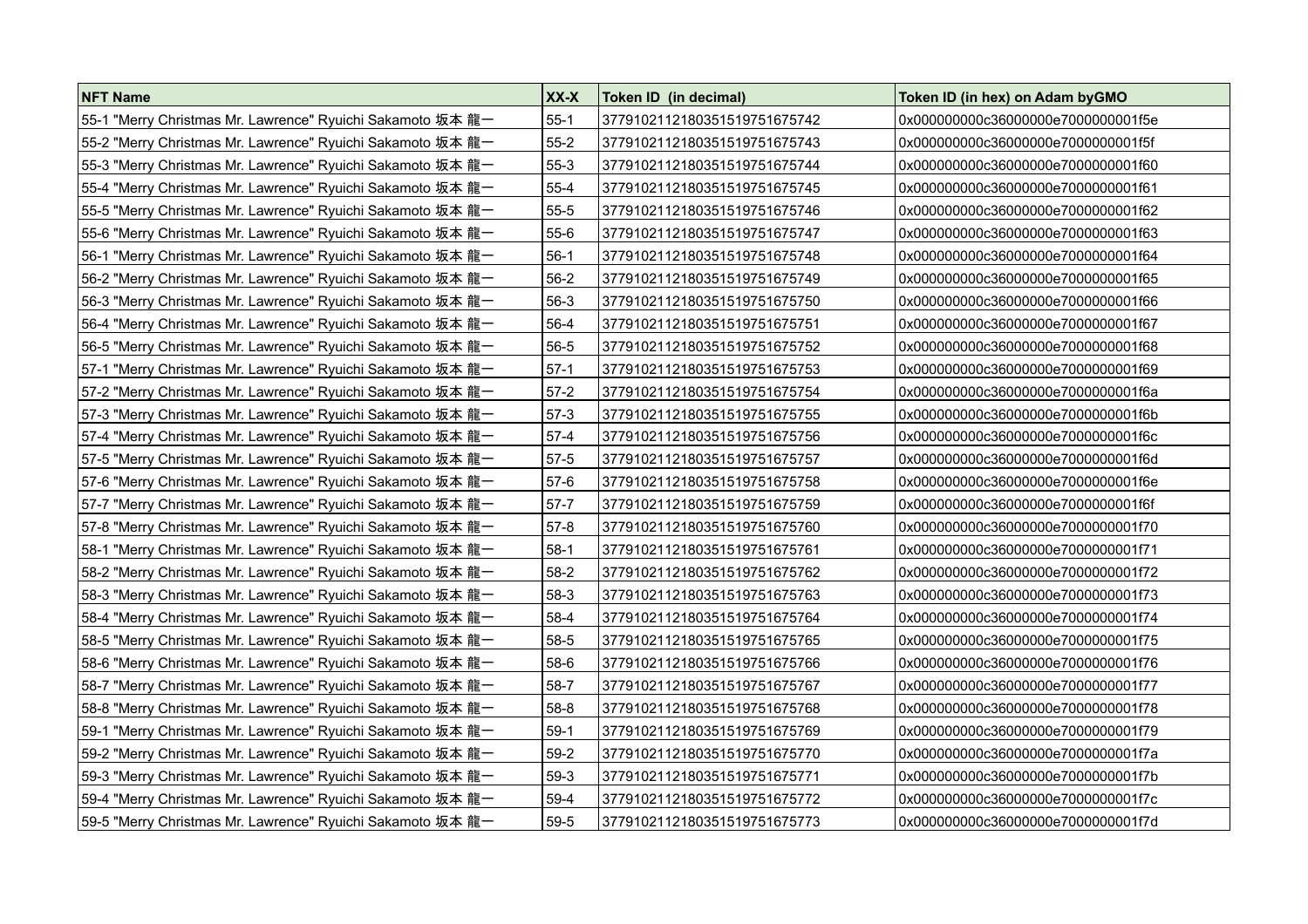| <b>NFT Name</b>                                            | XX-X     | Token ID (in decimal)        | Token ID (in hex) on Adam byGMO     |
|------------------------------------------------------------|----------|------------------------------|-------------------------------------|
| 59-6 "Merry Christmas Mr. Lawrence" Ryuichi Sakamoto 坂本 龍一 | 59-6     | 3779102112180351519751675774 | 0x000000000c36000000e7000000001f7e  |
| 59-7 "Merry Christmas Mr. Lawrence" Ryuichi Sakamoto 坂本 龍一 | 59-7     | 3779102112180351519751675775 | 0x000000000c36000000e7000000001f7f  |
| 59-8 "Merry Christmas Mr. Lawrence" Ryuichi Sakamoto 坂本 龍一 | 59-8     | 3779102112180351519751675776 | 0x000000000c36000000e7000000001f80  |
| 59-9 "Merry Christmas Mr. Lawrence" Ryuichi Sakamoto 坂本 龍一 | 59-9     | 3779102112180351519751675777 | 0x000000000c36000000e7000000001f81  |
| 60-1 "Merry Christmas Mr. Lawrence" Ryuichi Sakamoto 坂本 龍一 | 60-1     | 3779102112180351519751675778 | 0x000000000c36000000e7000000001f82  |
| 60-2 "Merry Christmas Mr. Lawrence" Ryuichi Sakamoto 坂本 龍一 | 60-2     | 3779102112180351519751675779 | 0x000000000c36000000e7000000001f83  |
| 60-3 "Merry Christmas Mr. Lawrence" Ryuichi Sakamoto 坂本 龍一 | $60 - 3$ | 3779102112180351519751675780 | 0x000000000c36000000e7000000001f84  |
| 60-4 "Merry Christmas Mr. Lawrence" Ryuichi Sakamoto 坂本 龍一 | $60 - 4$ | 3779102112180351519751675781 | 0x000000000c36000000e7000000001f85  |
| 60-5 "Merry Christmas Mr. Lawrence" Ryuichi Sakamoto 坂本 龍一 | $60 - 5$ | 3779102112180351519751675782 | 0x000000000c36000000e7000000001f86  |
| 60-6 "Merry Christmas Mr. Lawrence" Ryuichi Sakamoto 坂本 龍一 | 60-6     | 3779102112180351519751675783 | 0x000000000c36000000e7000000001f87  |
| 61-1 "Merry Christmas Mr. Lawrence" Ryuichi Sakamoto 坂本 龍一 | $ 61-1$  | 3779102112180351519751675784 | 0x000000000c36000000e7000000001f88  |
| 61-2 "Merry Christmas Mr. Lawrence" Ryuichi Sakamoto 坂本 龍一 | 61-2     | 3779102112180351519751675785 | 0x000000000c36000000e7000000001f89  |
| 61-3 "Merry Christmas Mr. Lawrence" Ryuichi Sakamoto 坂本 龍一 | 61-3     | 3779102112180351519751675786 | 0x000000000c36000000e7000000001f8a  |
| 61-4 "Merry Christmas Mr. Lawrence" Ryuichi Sakamoto 坂本 龍一 | 61-4     | 3779102112180351519751675787 | 0x000000000c36000000e7000000001f8b  |
| 61-5 "Merry Christmas Mr. Lawrence" Ryuichi Sakamoto 坂本 龍一 | 61-5     | 3779102112180351519751675788 | 0x000000000c36000000e70000000001f8c |
| 61-6 "Merry Christmas Mr. Lawrence" Ryuichi Sakamoto 坂本 龍一 | 61-6     | 3779102112180351519751675789 | 0x000000000c36000000e7000000001f8d  |
| 61-7 "Merry Christmas Mr. Lawrence" Ryuichi Sakamoto 坂本 龍一 | $61 - 7$ | 3779102112180351519751675790 | 0x000000000c36000000e7000000001f8e  |
| 61-8 "Merry Christmas Mr. Lawrence" Ryuichi Sakamoto 坂本 龍一 | 61-8     | 3779102112180351519751675791 | 0x000000000c36000000e7000000001f8f  |
| 62-1 "Merry Christmas Mr. Lawrence" Ryuichi Sakamoto 坂本 龍一 | $62 - 1$ | 3779102112180351519751675792 | 0x000000000c36000000e7000000001f90  |
| 62-2 "Merry Christmas Mr. Lawrence" Ryuichi Sakamoto 坂本 龍一 | 62-2     | 3779102112180351519751675793 | 0x000000000c36000000e70000000001f91 |
| 62-3 "Merry Christmas Mr. Lawrence" Ryuichi Sakamoto 坂本 龍一 | $62 - 3$ | 3779102112180351519751675794 | 0x000000000c36000000e7000000001f92  |
| 62-4 "Merry Christmas Mr. Lawrence" Ryuichi Sakamoto 坂本 龍一 | 62-4     | 3779102112180351519751675795 | 0x000000000c36000000e7000000001f93  |
| 62-5 "Merry Christmas Mr. Lawrence" Ryuichi Sakamoto 坂本 龍一 | 62-5     | 3779102112180351519751675796 | 0x000000000c36000000e70000000001f94 |
| 62-6 "Merry Christmas Mr. Lawrence" Ryuichi Sakamoto 坂本 龍一 | 62-6     | 3779102112180351519751675797 | 0x000000000c36000000e7000000001f95  |
| 63-1 "Merry Christmas Mr. Lawrence" Ryuichi Sakamoto 坂本 龍一 | 63-1     | 3779102112180351519751675798 | 0x000000000c36000000e7000000001f96  |
| 63-2 "Merry Christmas Mr. Lawrence" Ryuichi Sakamoto 坂本 龍一 | 63-2     | 3779102112180351519751675799 | 0x000000000c36000000e7000000001f97  |
| 63-3 "Merry Christmas Mr. Lawrence" Ryuichi Sakamoto 坂本 龍一 | 63-3     | 3779102112180351519751675800 | 0x000000000c36000000e7000000001f98  |
| 63-4 "Merry Christmas Mr. Lawrence" Ryuichi Sakamoto 坂本 龍一 | 63-4     | 3779102112180351519751675801 | 0x000000000c36000000e7000000001f99  |
| 63-5 "Merry Christmas Mr. Lawrence" Ryuichi Sakamoto 坂本 龍一 | 63-5     | 3779102112180351519751675802 | 0x000000000c36000000e7000000001f9a  |
| 63-6 "Merry Christmas Mr. Lawrence" Ryuichi Sakamoto 坂本 龍一 | 63-6     | 3779102112180351519751675803 | 0x000000000c36000000e7000000001f9b  |
| 63-7 "Merry Christmas Mr. Lawrence" Ryuichi Sakamoto 坂本 龍一 | 63-7     | 3779102112180351519751675804 | 0x000000000c36000000e7000000001f9c  |
| 64-1 "Merry Christmas Mr. Lawrence" Ryuichi Sakamoto 坂本 龍一 | $64-1$   | 3779102112180351519751675805 | 0x000000000c36000000e7000000001f9d  |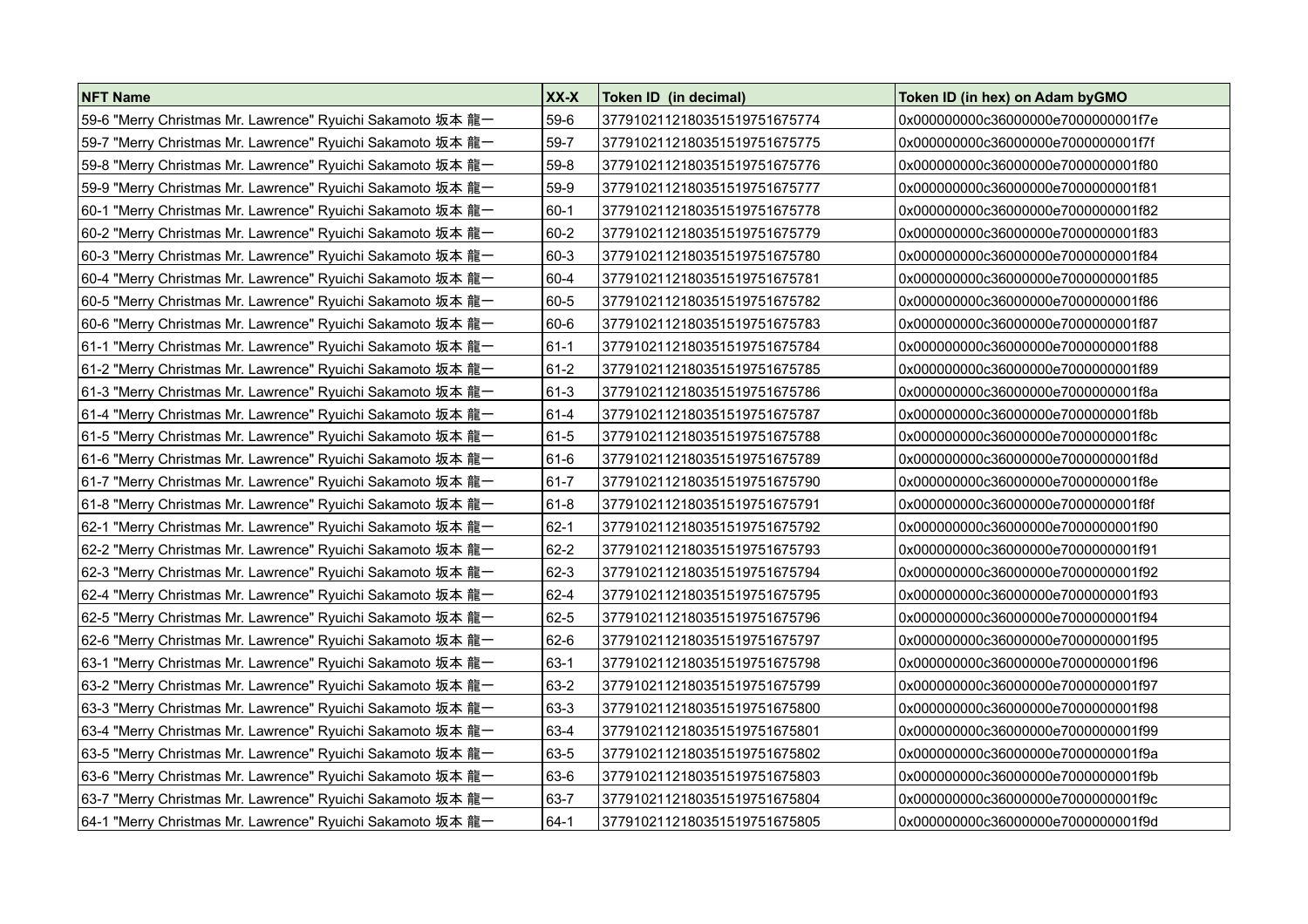| <b>NFT Name</b>                                            | XX-X     | Token ID (in decimal)        | Token ID (in hex) on Adam byGMO     |
|------------------------------------------------------------|----------|------------------------------|-------------------------------------|
| 64-2 "Merry Christmas Mr. Lawrence" Ryuichi Sakamoto 坂本 龍一 | 64-2     | 3779102112180351519751675806 | 0x000000000c36000000e7000000001f9e  |
| 64-3 "Merry Christmas Mr. Lawrence" Ryuichi Sakamoto 坂本 龍一 | 64-3     | 3779102112180351519751675807 | 0x000000000c36000000e7000000001f9f  |
| 64-4 "Merry Christmas Mr. Lawrence" Ryuichi Sakamoto 坂本 龍一 | 64-4     | 3779102112180351519751675808 | 0x000000000c36000000e7000000001fa0  |
| 64-5 "Merry Christmas Mr. Lawrence" Ryuichi Sakamoto 坂本 龍一 | 64-5     | 3779102112180351519751675809 | 0x000000000c36000000e7000000001fa1  |
| 64-6 "Merry Christmas Mr. Lawrence" Ryuichi Sakamoto 坂本 龍一 | 64-6     | 3779102112180351519751675810 | 0x000000000c36000000e7000000001fa2  |
| 65-1 "Merry Christmas Mr. Lawrence" Ryuichi Sakamoto 坂本 龍一 | $65-1$   | 3779102112180351519751675811 | 0x000000000c36000000e70000000001fa3 |
| 65-2 "Merry Christmas Mr. Lawrence" Ryuichi Sakamoto 坂本 龍一 | 65-2     | 3779102112180351519751675812 | 0x000000000c36000000e7000000001fa4  |
| 65-3 "Merry Christmas Mr. Lawrence" Ryuichi Sakamoto 坂本 龍一 | 65-3     | 3779102112180351519751675813 | 0x000000000c36000000e70000000001fa5 |
| 65-4 "Merry Christmas Mr. Lawrence" Ryuichi Sakamoto 坂本 龍一 | 65-4     | 3779102112180351519751675814 | 0x000000000c36000000e7000000001fa6  |
| 65-5 "Merry Christmas Mr. Lawrence" Ryuichi Sakamoto 坂本 龍一 | 65-5     | 3779102112180351519751675815 | 0x000000000c36000000e7000000001fa7  |
| 66-1 "Merry Christmas Mr. Lawrence" Ryuichi Sakamoto 坂本 龍一 | $66-1$   | 3779102112180351519751675816 | 0x000000000c36000000e7000000001fa8  |
| 66-2 "Merry Christmas Mr. Lawrence" Ryuichi Sakamoto 坂本 龍一 | 66-2     | 3779102112180351519751675817 | 0x000000000c36000000e7000000001fa9  |
| 66-3 "Merry Christmas Mr. Lawrence" Ryuichi Sakamoto 坂本 龍一 | 66-3     | 3779102112180351519751675818 | 0x000000000c36000000e7000000001faa  |
| 66-4 "Merry Christmas Mr. Lawrence" Ryuichi Sakamoto 坂本 龍一 | 66-4     | 3779102112180351519751675819 | 0x000000000c36000000e7000000001fab  |
| 66-5 "Merry Christmas Mr. Lawrence" Ryuichi Sakamoto 坂本 龍一 | 66-5     | 3779102112180351519751675820 | 0x000000000c36000000e70000000001fac |
| 66-6 "Merry Christmas Mr. Lawrence" Ryuichi Sakamoto 坂本 龍一 | 66-6     | 3779102112180351519751675821 | 0x000000000c36000000e7000000001fad  |
| 67-1 "Merry Christmas Mr. Lawrence" Ryuichi Sakamoto 坂本 龍一 | $67-1$   | 3779102112180351519751675822 | 0x000000000c36000000e7000000001fae  |
| 67-2 "Merry Christmas Mr. Lawrence" Ryuichi Sakamoto 坂本 龍一 | 67-2     | 3779102112180351519751675823 | 0x000000000c36000000e7000000001faf  |
| 67-3 "Merry Christmas Mr. Lawrence" Ryuichi Sakamoto 坂本 龍一 | 67-3     | 3779102112180351519751675824 | 0x000000000c36000000e7000000001fb0  |
| 67-4 "Merry Christmas Mr. Lawrence" Ryuichi Sakamoto 坂本 龍一 | 67-4     | 3779102112180351519751675825 | 0x000000000c36000000e7000000001fb1  |
| 67-5 "Merry Christmas Mr. Lawrence" Ryuichi Sakamoto 坂本 龍一 | $67 - 5$ | 3779102112180351519751675826 | 0x000000000c36000000e70000000001fb2 |
| 68-1 "Merry Christmas Mr. Lawrence" Ryuichi Sakamoto 坂本 龍一 | $68-1$   | 3779102112180351519751675827 | 0x000000000c36000000e7000000001fb3  |
| 68-2 "Merry Christmas Mr. Lawrence" Ryuichi Sakamoto 坂本 龍一 | 68-2     | 3779102112180351519751675828 | 0x000000000c36000000e7000000001fb4  |
| 68-3 "Merry Christmas Mr. Lawrence" Ryuichi Sakamoto 坂本 龍一 | 68-3     | 3779102112180351519751675829 | 0x000000000c36000000e7000000001fb5  |
| 68-4 "Merry Christmas Mr. Lawrence" Ryuichi Sakamoto 坂本 龍一 | 68-4     | 3779102112180351519751675830 | 0x000000000c36000000e7000000001fb6  |
| 69-1 "Merry Christmas Mr. Lawrence" Ryuichi Sakamoto 坂本 龍一 | 69-1     | 3779102112180351519751675831 | 0x000000000c36000000e70000000001fb7 |
| 69-2 "Merry Christmas Mr. Lawrence" Ryuichi Sakamoto 坂本 龍一 | 69-2     | 3779102112180351519751675832 | 0x000000000c36000000e7000000001fb8  |
| 69-3 "Merry Christmas Mr. Lawrence" Ryuichi Sakamoto 坂本 龍一 | 69-3     | 3779102112180351519751675833 | 0x000000000c36000000e7000000001fb9  |
| 69-4 "Merry Christmas Mr. Lawrence" Ryuichi Sakamoto 坂本 龍一 | 69-4     | 3779102112180351519751675834 | 0x000000000c36000000e7000000001fba  |
| 69-5 "Merry Christmas Mr. Lawrence" Ryuichi Sakamoto 坂本 龍一 | 69-5     | 3779102112180351519751675835 | 0x000000000c36000000e70000000001fbb |
| 70-1 "Merry Christmas Mr. Lawrence" Ryuichi Sakamoto 坂本 龍一 | $70-1$   | 3779102112180351519751675836 | 0x000000000c36000000e7000000001fbc  |
| 70-2 "Merry Christmas Mr. Lawrence" Ryuichi Sakamoto 坂本 龍一 | $70-2$   | 3779102112180351519751675837 | 0x000000000c36000000e70000000001fbd |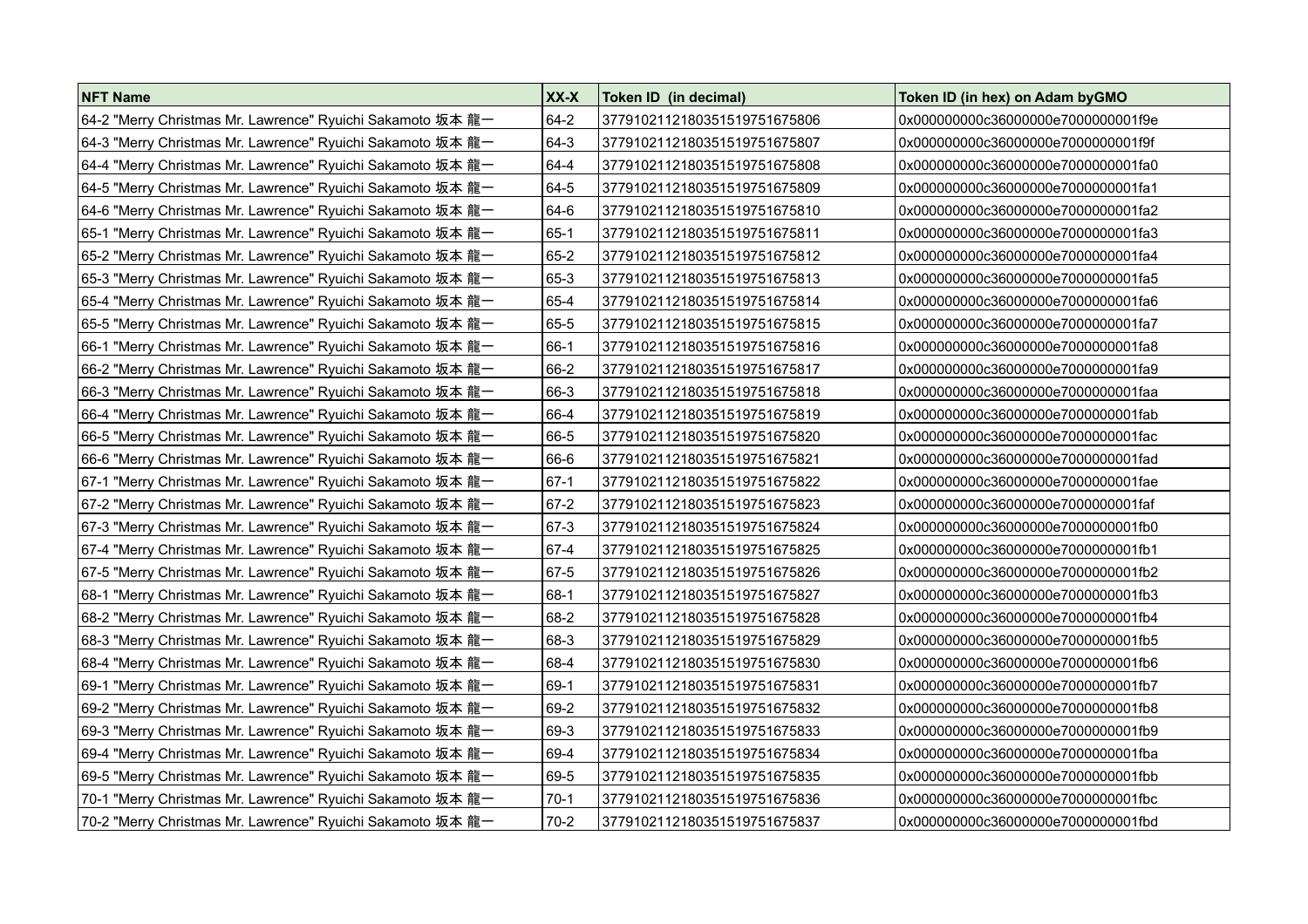| <b>NFT Name</b>                                            | XX-X     | Token ID (in decimal)        | Token ID (in hex) on Adam by GMO    |
|------------------------------------------------------------|----------|------------------------------|-------------------------------------|
| 70-3 "Merry Christmas Mr. Lawrence" Ryuichi Sakamoto 坂本 龍一 | 70-3     | 3779102112180351519751675838 | 0x000000000c36000000e7000000001fbe  |
| 70-4 "Merry Christmas Mr. Lawrence" Ryuichi Sakamoto 坂本 龍一 | 70-4     | 3779102112180351519751675839 | 0x000000000c36000000e7000000001fbf  |
| 70-5 "Merry Christmas Mr. Lawrence" Ryuichi Sakamoto 坂本 龍一 | 70-5     | 3779102112180351519751675840 | 0x000000000c36000000e7000000001fc0  |
| 70-6 "Merry Christmas Mr. Lawrence" Ryuichi Sakamoto 坂本 龍一 | 70-6     | 3779102112180351519751675841 | 0x000000000c36000000e7000000001fc1  |
| 71-1 "Merry Christmas Mr. Lawrence" Ryuichi Sakamoto 坂本 龍一 | $71-1$   | 3779102112180351519751675842 | 0x000000000c36000000e70000000001fc2 |
| 71-2 "Merry Christmas Mr. Lawrence" Ryuichi Sakamoto 坂本 龍一 | 71-2     | 3779102112180351519751675843 | 0x000000000c36000000e70000000001fc3 |
| 71-3 "Merry Christmas Mr. Lawrence" Ryuichi Sakamoto 坂本 龍一 | $71-3$   | 3779102112180351519751675844 | 0x000000000c36000000e70000000001fc4 |
| 71-4 "Merry Christmas Mr. Lawrence" Ryuichi Sakamoto 坂本 龍一 | 71-4     | 3779102112180351519751675845 | 0x000000000c36000000e70000000001fc5 |
| 71-5 "Merry Christmas Mr. Lawrence" Ryuichi Sakamoto 坂本 龍一 | $71-5$   | 3779102112180351519751675846 | 0x000000000c36000000e7000000001fc6  |
| 72-1 "Merry Christmas Mr. Lawrence" Ryuichi Sakamoto 坂本 龍一 | $72-1$   | 3779102112180351519751675847 | 0x000000000c36000000e7000000001fc7  |
| 72-2 "Merry Christmas Mr. Lawrence" Ryuichi Sakamoto 坂本 龍一 | $72-2$   | 3779102112180351519751675848 | 0x000000000c36000000e7000000001fc8  |
| 72-3 "Merry Christmas Mr. Lawrence" Ryuichi Sakamoto 坂本 龍一 | $72-3$   | 3779102112180351519751675849 | 0x000000000c36000000e7000000001fc9  |
| 73-1 "Merry Christmas Mr. Lawrence" Ryuichi Sakamoto 坂本 龍一 | $73-1$   | 3779102112180351519751675850 | 0x000000000c36000000e7000000001fca  |
| 73-2 "Merry Christmas Mr. Lawrence" Ryuichi Sakamoto 坂本 龍一 | $73-2$   | 3779102112180351519751675851 | 0x000000000c36000000e7000000001fcb  |
| 73-3 "Merry Christmas Mr. Lawrence" Ryuichi Sakamoto 坂本 龍一 | $73-3$   | 3779102112180351519751675852 | 0x000000000c36000000e70000000001fcc |
| 73-4 "Merry Christmas Mr. Lawrence" Ryuichi Sakamoto 坂本 龍一 | $73-4$   | 3779102112180351519751675853 | 0x000000000c36000000e7000000001fcd  |
| 73-5 "Merry Christmas Mr. Lawrence" Ryuichi Sakamoto 坂本 龍一 | $73-5$   | 3779102112180351519751675854 | 0x000000000c36000000e7000000001fce  |
| 74-1 "Merry Christmas Mr. Lawrence" Ryuichi Sakamoto 坂本 龍一 | $74-1$   | 3779102112180351519751675855 | 0x000000000c36000000e7000000001fcf  |
| 74-2 "Merry Christmas Mr. Lawrence" Ryuichi Sakamoto 坂本 龍一 | $74-2$   | 3779102112180351519751675856 | 0x000000000c36000000e7000000001fd0  |
| 74-3 "Merry Christmas Mr. Lawrence" Ryuichi Sakamoto 坂本 龍一 | $74-3$   | 3779102112180351519751675857 | 0x000000000c36000000e70000000001fd1 |
| 74-4 "Merry Christmas Mr. Lawrence" Ryuichi Sakamoto 坂本 龍一 | 74-4     | 3779102112180351519751675858 | 0x000000000c36000000e7000000001fd2  |
| 74-5 "Merry Christmas Mr. Lawrence" Ryuichi Sakamoto 坂本 龍一 | 74-5     | 3779102112180351519751675859 | 0x000000000c36000000e70000000001fd3 |
| 74-6 "Merry Christmas Mr. Lawrence" Ryuichi Sakamoto 坂本 龍一 | 74-6     | 3779102112180351519751675860 | 0x000000000c36000000e7000000001fd4  |
| 75-1 "Merry Christmas Mr. Lawrence" Ryuichi Sakamoto 坂本 龍一 | $75-1$   | 3779102112180351519751675861 | 0x000000000c36000000e7000000001fd5  |
| 75-2 "Merry Christmas Mr. Lawrence" Ryuichi Sakamoto 坂本 龍一 | $75-2$   | 3779102112180351519751675862 | 0x000000000c36000000e7000000001fd6  |
| 75-3 "Merry Christmas Mr. Lawrence" Ryuichi Sakamoto 坂本 龍一 | $75-3$   | 3779102112180351519751675863 | 0x000000000c36000000e7000000001fd7  |
| 75-4 "Merry Christmas Mr. Lawrence" Ryuichi Sakamoto 坂本 龍一 | $75 - 4$ | 3779102112180351519751675864 | 0x000000000c36000000e7000000001fd8  |
| 75-5 "Merry Christmas Mr. Lawrence" Ryuichi Sakamoto 坂本 龍一 | 75-5     | 3779102112180351519751675865 | 0x000000000c36000000e7000000001fd9  |
| 76-1 "Merry Christmas Mr. Lawrence" Ryuichi Sakamoto 坂本 龍一 | $76-1$   | 3779102112180351519751675866 | 0x000000000c36000000e7000000001fda  |
| 76-2 "Merry Christmas Mr. Lawrence" Ryuichi Sakamoto 坂本 龍一 | 76-2     | 3779102112180351519751675867 | 0x000000000c36000000e70000000001fdb |
| 76-3 "Merry Christmas Mr. Lawrence" Ryuichi Sakamoto 坂本 龍一 | 76-3     | 3779102112180351519751675868 | 0x000000000c36000000e7000000001fdc  |
| 76-4 "Merry Christmas Mr. Lawrence" Ryuichi Sakamoto 坂本龍一  | 76-4     | 3779102112180351519751675869 | 0x000000000c36000000e70000000001fdd |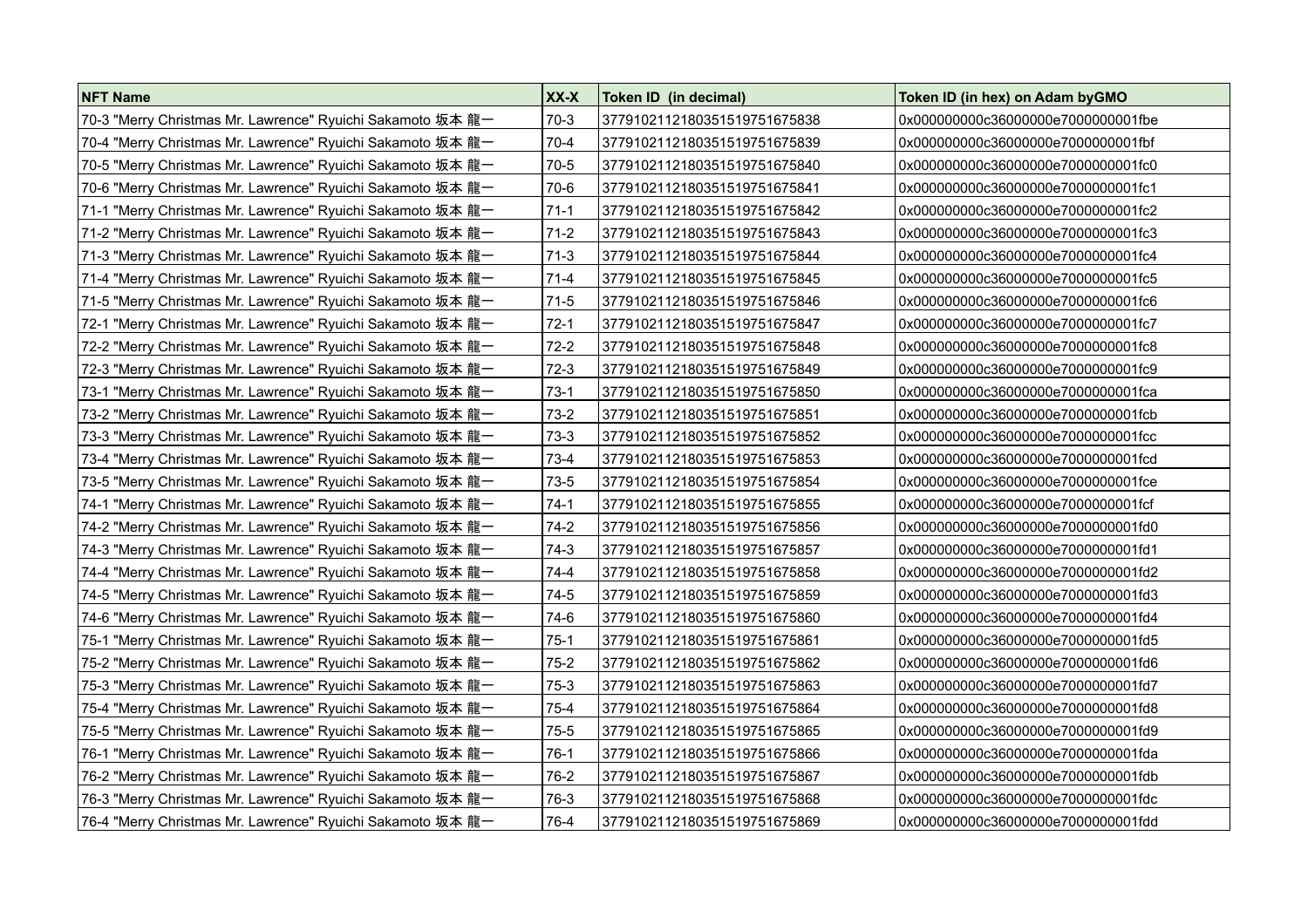| <b>NFT Name</b>                                            | XX-X     | Token ID (in decimal)        | Token ID (in hex) on Adam byGMO     |
|------------------------------------------------------------|----------|------------------------------|-------------------------------------|
| 77-1 "Merry Christmas Mr. Lawrence" Ryuichi Sakamoto 坂本 龍一 | $77-1$   | 3779102112180351519751675870 | 0x000000000c36000000e7000000001fde  |
| 77-2 "Merry Christmas Mr. Lawrence" Ryuichi Sakamoto 坂本 龍一 | $77-2$   | 3779102112180351519751675871 | 0x000000000c36000000e7000000001fdf  |
| 77-3 "Merry Christmas Mr. Lawrence" Ryuichi Sakamoto 坂本 龍一 | $77-3$   | 3779102112180351519751675872 | 0x000000000c36000000e7000000001fe0  |
| 77-4 "Merry Christmas Mr. Lawrence" Ryuichi Sakamoto 坂本 龍一 | $77-4$   | 3779102112180351519751675873 | 0x000000000c36000000e7000000001fe1  |
| 77-5 "Merry Christmas Mr. Lawrence" Ryuichi Sakamoto 坂本 龍一 | $77-5$   | 3779102112180351519751675874 | 0x000000000c36000000e7000000001fe2  |
| 78-1 "Merry Christmas Mr. Lawrence" Ryuichi Sakamoto 坂本 龍一 | $78-1$   | 3779102112180351519751675875 | 0x000000000c36000000e70000000001fe3 |
| 78-2 "Merry Christmas Mr. Lawrence" Ryuichi Sakamoto 坂本 龍一 | $78-2$   | 3779102112180351519751675876 | 0x000000000c36000000e70000000001fe4 |
| 78-3 "Merry Christmas Mr. Lawrence" Ryuichi Sakamoto 坂本 龍一 | 78-3     | 3779102112180351519751675877 | 0x000000000c36000000e7000000001fe5  |
| 78-4 "Merry Christmas Mr. Lawrence" Ryuichi Sakamoto 坂本 龍一 | 78-4     | 3779102112180351519751675878 | 0x000000000c36000000e7000000001fe6  |
| 78-5 "Merry Christmas Mr. Lawrence" Ryuichi Sakamoto 坂本 龍一 | 78-5     | 3779102112180351519751675879 | 0x000000000c36000000e7000000001fe7  |
| 78-6 "Merry Christmas Mr. Lawrence" Ryuichi Sakamoto 坂本 龍一 | 78-6     | 3779102112180351519751675880 | 0x000000000c36000000e7000000001fe8  |
| 79-1 "Merry Christmas Mr. Lawrence" Ryuichi Sakamoto 坂本 龍一 | $79-1$   | 3779102112180351519751675881 | 0x000000000c36000000e7000000001fe9  |
| 79-2 "Merry Christmas Mr. Lawrence" Ryuichi Sakamoto 坂本 龍一 | 79-2     | 3779102112180351519751675882 | 0x000000000c36000000e7000000001fea  |
| 79-3 "Merry Christmas Mr. Lawrence" Ryuichi Sakamoto 坂本 龍一 | 79-3     | 3779102112180351519751675883 | 0x000000000c36000000e7000000001feb  |
| 79-4 "Merry Christmas Mr. Lawrence" Ryuichi Sakamoto 坂本 龍一 | 79-4     | 3779102112180351519751675884 | 0x000000000c36000000e70000000001fec |
| 79-5 "Merry Christmas Mr. Lawrence" Ryuichi Sakamoto 坂本 龍一 | $79-5$   | 3779102112180351519751675885 | 0x000000000c36000000e7000000001fed  |
| 80-1 "Merry Christmas Mr. Lawrence" Ryuichi Sakamoto 坂本 龍一 | $80-1$   | 3779102112180351519751675886 | 0x000000000c36000000e7000000001fee  |
| 80-2 "Merry Christmas Mr. Lawrence" Ryuichi Sakamoto 坂本 龍一 | $80 - 2$ | 3779102112180351519751675887 | 0x000000000c36000000e7000000001fef  |
| 80-3 "Merry Christmas Mr. Lawrence" Ryuichi Sakamoto 坂本 龍一 | 80-3     | 3779102112180351519751675888 | 0x000000000c36000000e7000000001ff0  |
| 80-4 "Merry Christmas Mr. Lawrence" Ryuichi Sakamoto 坂本 龍一 | 80-4     | 3779102112180351519751675889 | 0x000000000c36000000e7000000001ff1  |
| 80-5 "Merry Christmas Mr. Lawrence" Ryuichi Sakamoto 坂本 龍一 | $80 - 5$ | 3779102112180351519751675890 | 0x000000000c36000000e7000000001ff2  |
| 80-6 "Merry Christmas Mr. Lawrence" Ryuichi Sakamoto 坂本 龍一 | $80 - 6$ | 3779102112180351519751675891 | 0x000000000c36000000e7000000001ff3  |
| 80-7 "Merry Christmas Mr. Lawrence" Ryuichi Sakamoto 坂本 龍一 | 80-7     | 3779102112180351519751675892 | 0x000000000c36000000e7000000001ff4  |
| 80-8 "Merry Christmas Mr. Lawrence" Ryuichi Sakamoto 坂本 龍一 | $80 - 8$ | 3779102112180351519751675893 | 0x000000000c36000000e7000000001ff5  |
| 81-1 "Merry Christmas Mr. Lawrence" Ryuichi Sakamoto 坂本 龍一 | $ 81-1$  | 3779102112180351519751675894 | 0x000000000c36000000e7000000001ff6  |
| 81-2 "Merry Christmas Mr. Lawrence" Ryuichi Sakamoto 坂本 龍一 | 81-2     | 3779102112180351519751675895 | 0x000000000c36000000e7000000001ff7  |
| 81-3 "Merry Christmas Mr. Lawrence" Ryuichi Sakamoto 坂本 龍一 | 81-3     | 3779102112180351519751675896 | 0x000000000c36000000e7000000001ff8  |
| 81-4 "Merry Christmas Mr. Lawrence" Ryuichi Sakamoto 坂本 龍一 | 81-4     | 3779102112180351519751675897 | 0x000000000c36000000e7000000001ff9  |
| 81-5 "Merry Christmas Mr. Lawrence" Ryuichi Sakamoto 坂本 龍一 | 81-5     | 3779102112180351519751675898 | 0x000000000c36000000e7000000001ffa  |
| 82-1 "Merry Christmas Mr. Lawrence" Ryuichi Sakamoto 坂本 龍一 | $82 - 1$ | 3779102112180351519751675899 | 0x000000000c36000000e7000000001ffb  |
| 82-2 "Merry Christmas Mr. Lawrence" Ryuichi Sakamoto 坂本 龍一 | 82-2     | 3779102112180351519751675900 | 0x000000000c36000000e7000000001ffc  |
| 82-3 "Merry Christmas Mr. Lawrence" Ryuichi Sakamoto 坂本 龍一 | 82-3     | 3779102112180351519751675901 | 0x000000000c36000000e7000000001ffd  |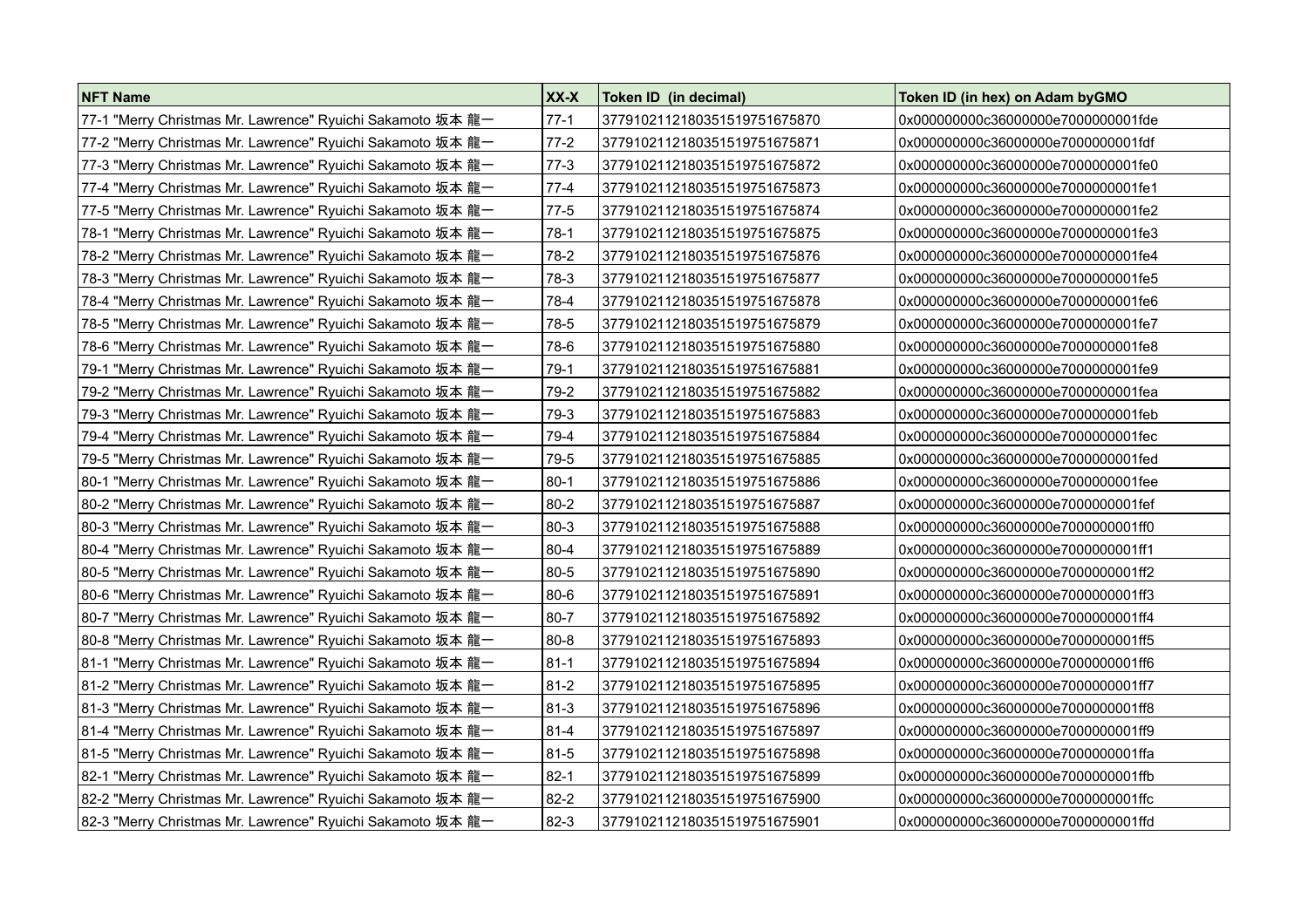| <b>NFT Name</b>                                            | XX-X     | Token ID (in decimal)        | Token ID (in hex) on Adam byGMO     |
|------------------------------------------------------------|----------|------------------------------|-------------------------------------|
| 82-4 "Merry Christmas Mr. Lawrence" Ryuichi Sakamoto 坂本 龍一 | $82 - 4$ | 3779102112180351519751675902 | 0x000000000c36000000e7000000001ffe  |
| 82-5 "Merry Christmas Mr. Lawrence" Ryuichi Sakamoto 坂本 龍一 | 82-5     | 3779102112180351519751675903 | 0x000000000c36000000e7000000001fff  |
| 82-6 "Merry Christmas Mr. Lawrence" Ryuichi Sakamoto 坂本 龍一 | $82-6$   | 3779102112180351519751675904 | 0x000000000c36000000e7000000002000  |
| 83-1 "Merry Christmas Mr. Lawrence" Ryuichi Sakamoto 坂本 龍一 | $83-1$   | 3779102112180351519751675905 | 0x000000000c36000000e7000000002001  |
| 83-2 "Merry Christmas Mr. Lawrence" Ryuichi Sakamoto 坂本 龍一 | 83-2     | 3779102112180351519751675906 | 0x000000000c36000000e7000000002002  |
| 83-3 "Merry Christmas Mr. Lawrence" Ryuichi Sakamoto 坂本 龍一 | 83-3     | 3779102112180351519751675907 | 0x000000000c36000000e7000000002003  |
| 83-4 "Merry Christmas Mr. Lawrence" Ryuichi Sakamoto 坂本 龍一 | 83-4     | 3779102112180351519751675908 | 0x000000000c36000000e7000000002004  |
| 83-5 "Merry Christmas Mr. Lawrence" Ryuichi Sakamoto 坂本 龍一 | 83-5     | 3779102112180351519751675909 | 0x000000000c36000000e7000000002005  |
| 84-1 "Merry Christmas Mr. Lawrence" Ryuichi Sakamoto 坂本 龍一 | $84-1$   | 3779102112180351519751675910 | 0x000000000c36000000e7000000002006  |
| 84-2 "Merry Christmas Mr. Lawrence" Ryuichi Sakamoto 坂本 龍一 | $84-2$   | 3779102112180351519751675911 | 0x000000000c36000000e7000000002007  |
| 84-3 "Merry Christmas Mr. Lawrence" Ryuichi Sakamoto 坂本 龍一 | $84-3$   | 3779102112180351519751675912 | 0x000000000c36000000e7000000002008  |
| 84-4 "Merry Christmas Mr. Lawrence" Ryuichi Sakamoto 坂本 龍一 | 84-4     | 3779102112180351519751675913 | 0x000000000c36000000e7000000002009  |
| 85-1 "Merry Christmas Mr. Lawrence" Ryuichi Sakamoto 坂本 龍一 | 85-1     | 3779102112180351519751675914 | 0x000000000c36000000e700000000200a  |
| 85-2 "Merry Christmas Mr. Lawrence" Ryuichi Sakamoto 坂本 龍一 | 85-2     | 3779102112180351519751675915 | 0x000000000c36000000e700000000200b  |
| 85-3 "Merry Christmas Mr. Lawrence" Ryuichi Sakamoto 坂本 龍一 | 85-3     | 3779102112180351519751675916 | 0x000000000c36000000e700000000200c  |
| 85-4 "Merry Christmas Mr. Lawrence" Ryuichi Sakamoto 坂本 龍一 | 85-4     | 3779102112180351519751675917 | 0x000000000c36000000e700000000200d  |
| 85-5 "Merry Christmas Mr. Lawrence" Ryuichi Sakamoto 坂本 龍一 | 85-5     | 3779102112180351519751675918 | 0x000000000c36000000e700000000200e  |
| 86-1 "Merry Christmas Mr. Lawrence" Ryuichi Sakamoto 坂本 龍一 | $86-1$   | 3779102112180351519751675919 | 0x000000000c36000000e700000000200f  |
| 86-2 "Merry Christmas Mr. Lawrence" Ryuichi Sakamoto 坂本 龍一 | 86-2     | 3779102112180351519751675920 | 0x000000000c36000000e7000000002010  |
| 86-3 "Merry Christmas Mr. Lawrence" Ryuichi Sakamoto 坂本 龍一 | 86-3     | 3779102112180351519751675921 | 0x000000000c36000000e70000000002011 |
| 86-4 "Merry Christmas Mr. Lawrence" Ryuichi Sakamoto 坂本 龍一 | 86-4     | 3779102112180351519751675922 | 0x000000000c36000000e7000000002012  |
| 86-5 "Merry Christmas Mr. Lawrence" Ryuichi Sakamoto 坂本 龍一 | 86-5     | 3779102112180351519751675923 | 0x000000000c36000000e7000000002013  |
| 86-6 "Merry Christmas Mr. Lawrence" Ryuichi Sakamoto 坂本 龍一 | 86-6     | 3779102112180351519751675924 | 0x000000000c36000000e7000000002014  |
| 87-1 "Merry Christmas Mr. Lawrence" Ryuichi Sakamoto 坂本 龍一 | $87-1$   | 3779102112180351519751675925 | 0x000000000c36000000e7000000002015  |
| 87-2 "Merry Christmas Mr. Lawrence" Ryuichi Sakamoto 坂本 龍一 | $87 - 2$ | 3779102112180351519751675926 | 0x000000000c36000000e7000000002016  |
| 87-3 "Merry Christmas Mr. Lawrence" Ryuichi Sakamoto 坂本 龍一 | 87-3     | 3779102112180351519751675927 | 0x000000000c36000000e7000000002017  |
| 87-4 "Merry Christmas Mr. Lawrence" Ryuichi Sakamoto 坂本 龍一 | 87-4     | 3779102112180351519751675928 | 0x000000000c36000000e7000000002018  |
| 87-5 "Merry Christmas Mr. Lawrence" Ryuichi Sakamoto 坂本 龍一 | 87-5     | 3779102112180351519751675929 | 0x000000000c36000000e7000000002019  |
| 87-6 "Merry Christmas Mr. Lawrence" Ryuichi Sakamoto 坂本 龍一 | 87-6     | 3779102112180351519751675930 | 0x000000000c36000000e700000000201a  |
| 88-1 "Merry Christmas Mr. Lawrence" Ryuichi Sakamoto 坂本 龍一 | 88-1     | 3779102112180351519751675931 | 0x000000000c36000000e700000000201b  |
| 88-2 "Merry Christmas Mr. Lawrence" Ryuichi Sakamoto 坂本 龍一 | 88-2     | 3779102112180351519751675932 | 0x000000000c36000000e700000000201c  |
| 88-3 "Merry Christmas Mr. Lawrence" Ryuichi Sakamoto 坂本 龍一 | 88-3     | 3779102112180351519751675933 | 0x000000000c36000000e700000000201d  |